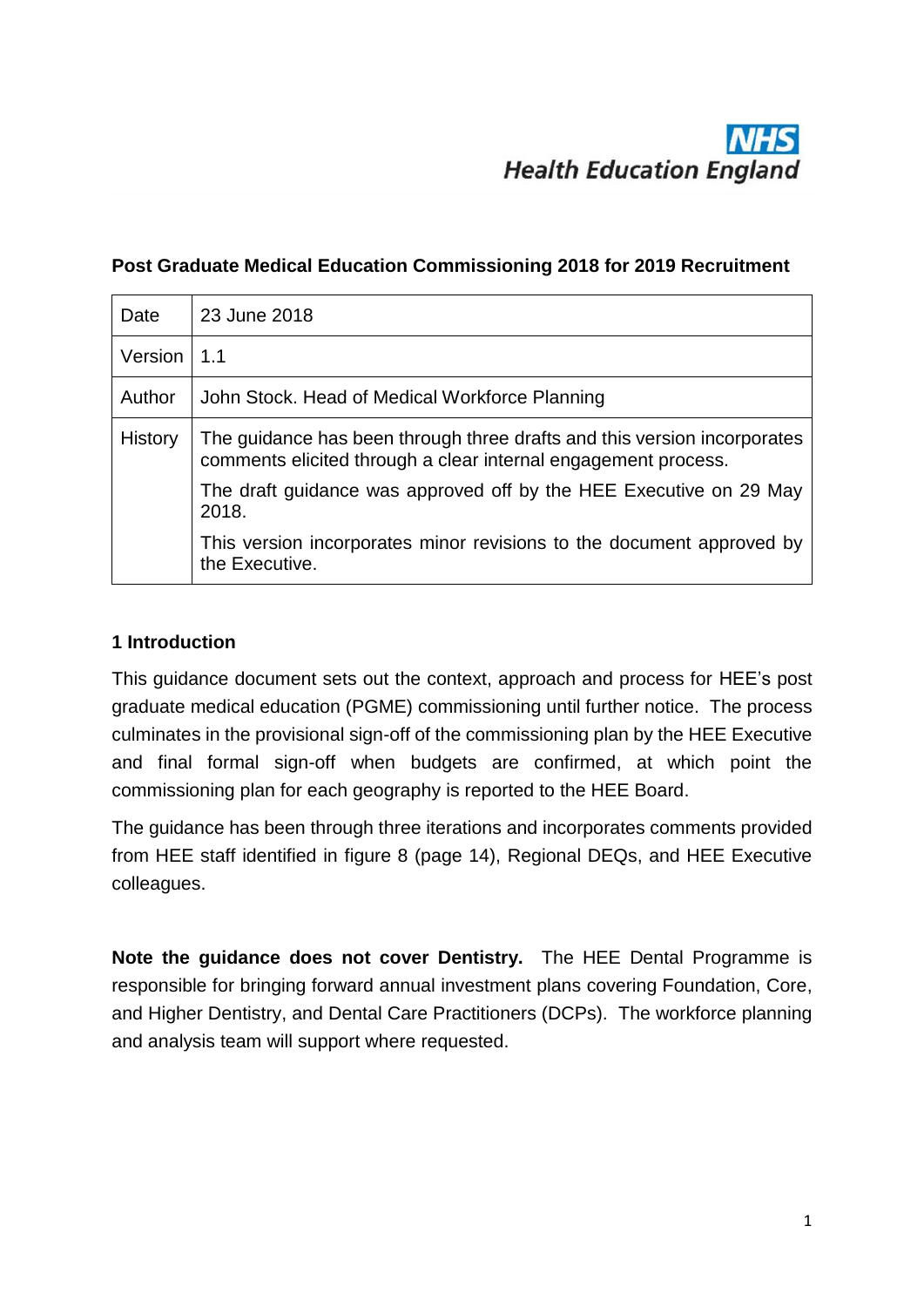#### **2 Consultant growth**

The training system has fuelled sustained growth in consultant numbers over the long term, with the number of consultants (wte) doubling in the period 1997-2012, averaging 4.5% growth per year.

In the most recent six-year period (2012-2018):

- the medical workforce **as a whole** (excluding Foundation trainees) has grown by an average of 2.3% per year.
- the number of **consultants** employed in the NHS has grown by an average 3.6% per year.
- The number of 'non consultants –that is trainees, 'SAS' and other doctors has grown by an average 1.1% per year.

Within this overall growth there have been marked differences in the scale of change between geographies and specialties. Figures 1 and 2 exemplify this. Figure 3 demonstrates the change in 'skill mix''.

Medium term supply projections indicate that, if posts are made available, *broadly* similar rates of change, and differential change, in consultant numbers will be sustained for the next five years<sup>1</sup>, irrespective of any interventions in respect of training posts or trainees (that is, the pipeline for most specialties is already in train).

Key considerations for HEE and the wider system are:

- i. What will be the longer term pattern of change in the relative geographical and specialty distribution of consultants?
- ii. Is this pattern what the system wants or needs?

1

- iii. If not, what policies and interventions might be expected to either alter this pattern, or adapt models of care delivery to accommodate such a pattern?
- iv. Of these policies and interventions, which might be implemented by which actors within the system and over what timescales?

<sup>&</sup>lt;sup>1</sup> Specialty level data packs will explore this with more granularity and include a 10-year projection. See section 6 on supporting material.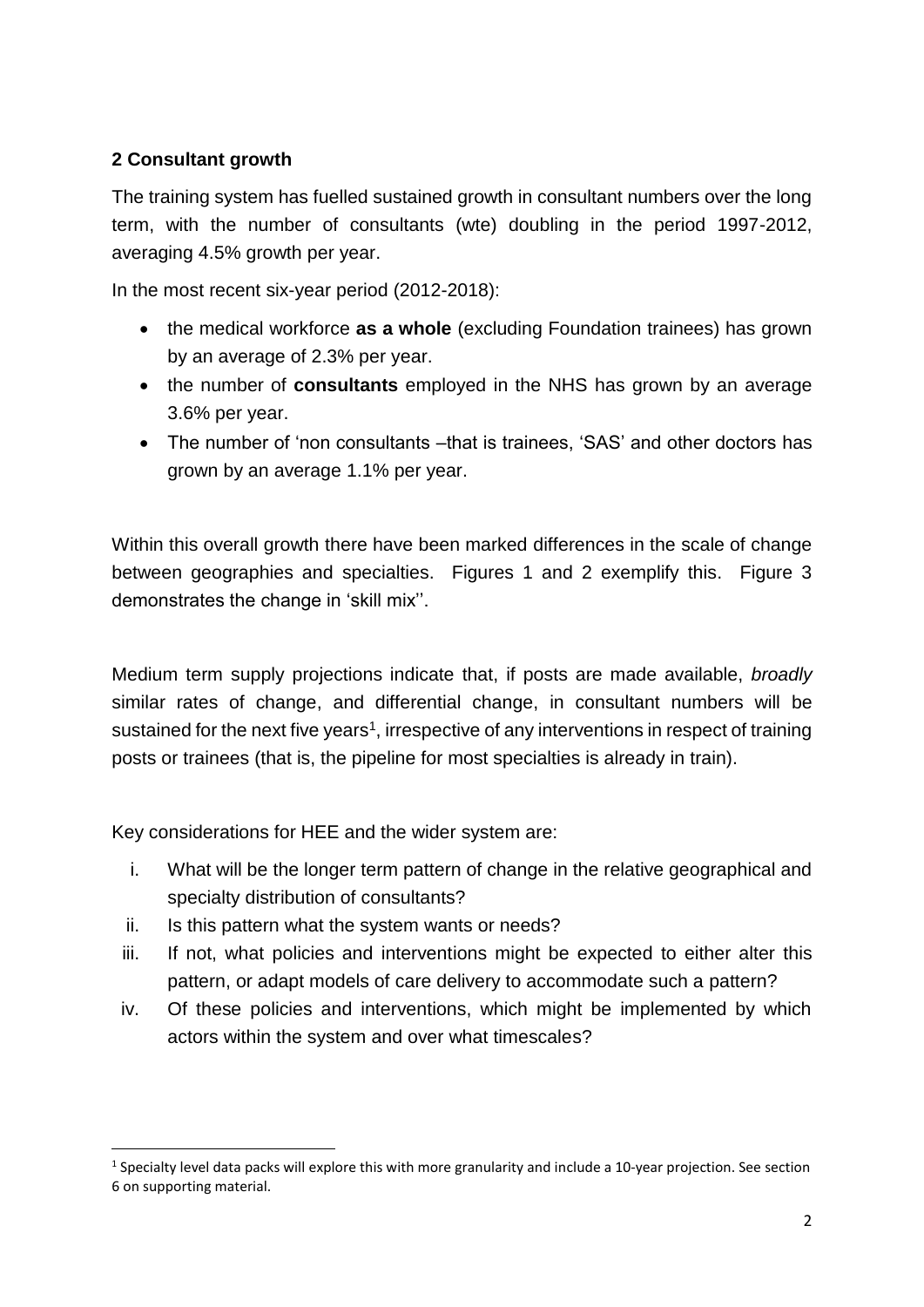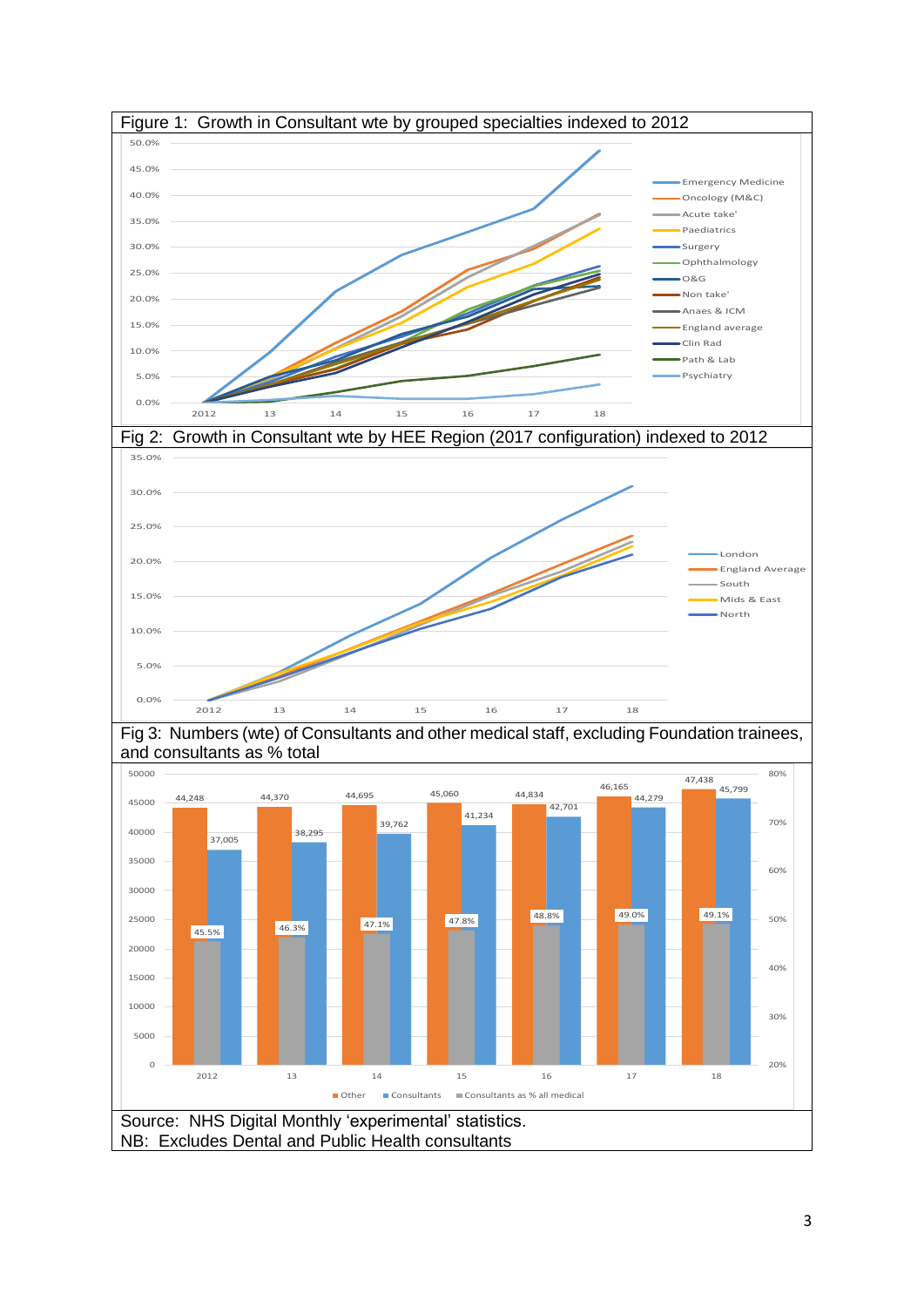#### **3 System scale and complexity**

HEE invests £1.9bn annually in post-graduate medical education (PGME). There are in the order of 50,000 PGME trainees in the English NHS at any one time.

HEE's contribution is provided in the form of a tariff for salary support and placement fee as well as other local determined costs such as costs of GP Trainers and Post Graduate Centres. Tariffs for placements in secondary care are derived from Department of Health Education and Training placement tariffs guidance. A transitional formula is applied to progress funding allocations received by local offices from the baseline (pre 1 April 2014) to a full implementation of tariff rates.

The programmes in which HEE invests are of varying length (from two to eight years) and so, in practice, much of this annual spend is committed by decisions taken in previous years. HEE does not fund but does administer all PGME training posts: in 2017 15% of training posts (close to 8,000) were 'trust funded'.

The PGME system entails around 70 different curricula including Foundation training, Core and Common Stem (7) which equips trainees to apply to higher specialty training (55) and 'run-through' programmes (10) to which trainees can apply directly from Foundation training. There is more than one route to completion of training for some specialties.

The number of trainees in individual specialties ranges from fewer than 10 to more than 3,000 (paediatrics). At any one time more than 10% of trainees will be 'Out of Programme' (including some 'OOPs' which contribute to training and to programme completion<sup>2</sup>) or on maternity/other leave.

Training posts may be introduced or removed for considerations not directly related to future supply of consultants. Such considerations include ensuring the quality of training, maintaining rotations, and enabling access to specific training.

Thus HEE's guidance to the PGME training system needs to balance national workforce policy considerations, which seek to address current *and* future workforce concerns, with the practicalities of management and administration of the system through 11 local offices reporting to HEE's Regional Directors and ultimately to the HEE Executive.

#### Geographical distribution

HEE recognises<sup>3</sup> that for the majority of specialties the distribution of training posts and trainees is historical and that this does not necessarily represent equitable distribution. The HEE Executive is committed to exploring policy in this area.

1

<sup>&</sup>lt;sup>2</sup> For example, for trainees who are out of programme on OOP-Training a year on OOPT 'counts' as an ST level.

<sup>3</sup> Workforce Strategy Consultation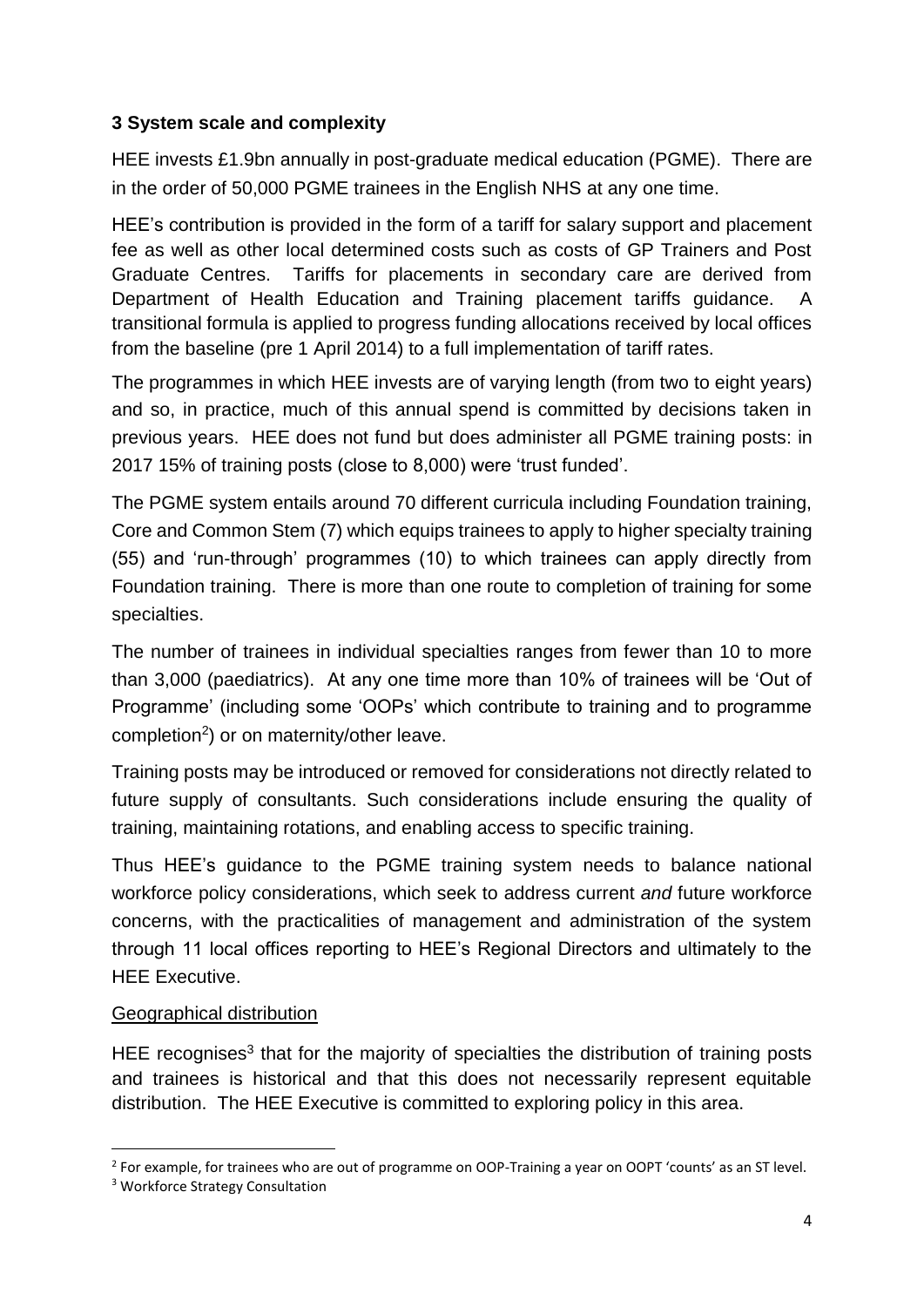### **4 The HEE approach**

HEE's approach is to focus attention in any single planning round on a limited number of specialties, based on the following criteria:

- ➢ Specialties most clearly aligned with identified NHS priorities for service development;
- $\triangleright$  Specialties where numbers (and thus investment) are of sufficient scale to warrant national oversight;<sup>4</sup>
- ➢ Specialties and/or geographies where there is evidence of systemic issues with current or projected supply which might be addressed by specific interventions in training commissions.

#### Feedback

- Regions have indicated that HEE's approach needs to accommodate local supply pressures and cases where LWABs/ STPs require changes to enable delivery of strategic plans;
- English Deans have commented that the approach should explicitly further the multi-disciplinary agenda.

#### Therefore:

**.** 

- The 'key tests' (Figure 7, page 9 below) allow for flexibility where changes are supported by clear plans;
- The supporting information (section 6) will be developed to aid consideration of local circumstances.

However, the fundamental supply constraint combined with the 'dual role' of trainees acts as a constraint on easy and rapid solutions. This is explored further (section 5) below.

<sup>4</sup> HEE conducted a review of a number of the smallest specialties in 2016. In 2017 HEE Executive approved recommendations for small changes to the number of posts. These changes are now being implemented and monitored through the Deans network.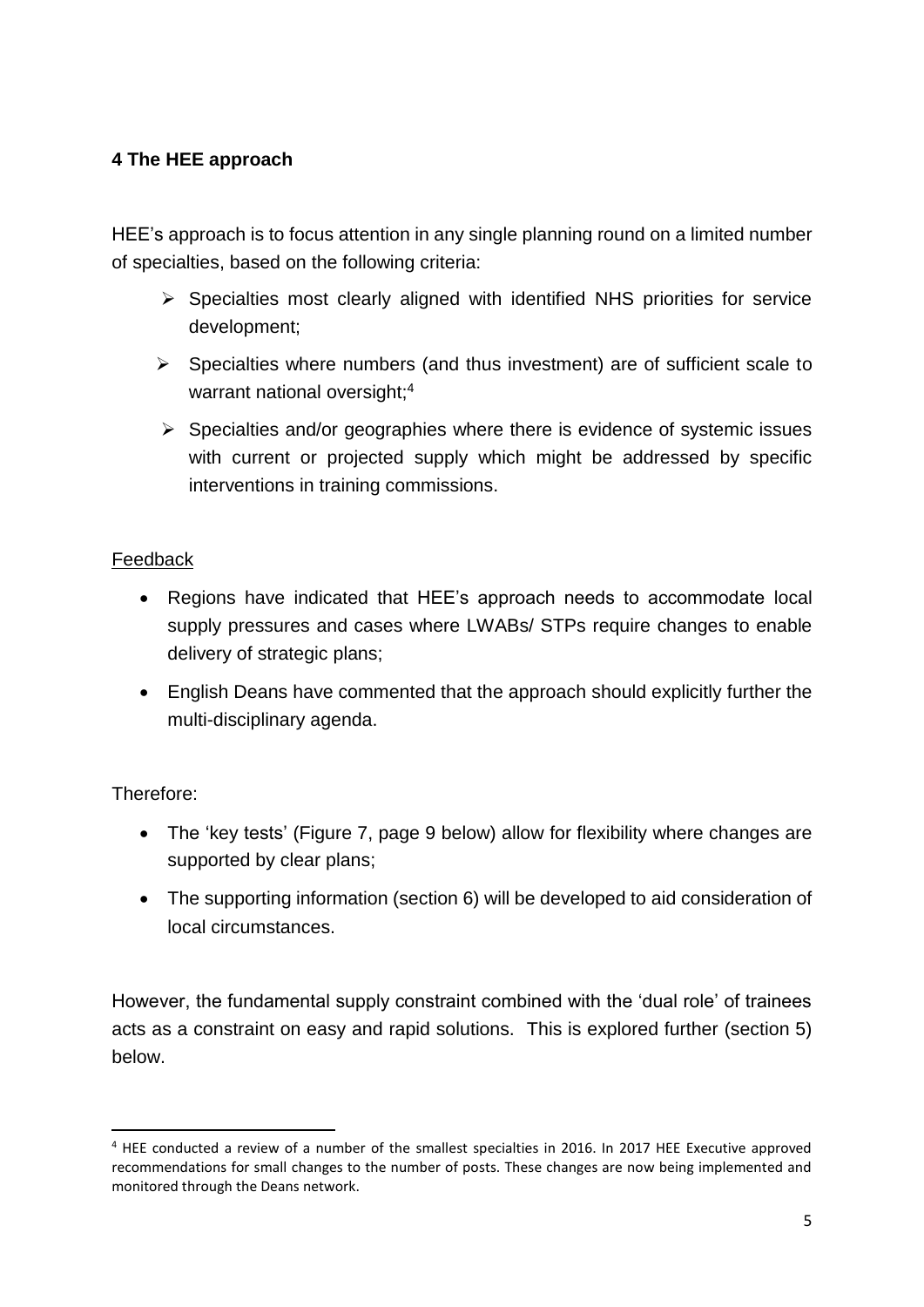#### **5 The fundamental supply constraint**

There are two key considerations HEE must take into account when determining changes to the number of posts in any geography or speciality.

Firstly, trainees provide service. This means it is not a simple matter to significantly increase or reduce commissions in any one specialty or geography in a single year. To do so may create or exacerbate 'rota gaps'.

Secondly, at the same time, there are not enough trainees to fill all available training places:

- over the three years 2015 to 2017 of approximately 7,700 posts advertised each year at CT/ST1 an average of 750 were not filled. Of those that were filled approximately 1,000 each year were filled by trainees who were not previously in the UK PGME training system at Foundation level (i.e. trainees from outside the UK);
- Over the three years 2015 to 2017 of approximately 3,100 posts advertised each year (average) at ST3 and above an average of 600 have not been filled.

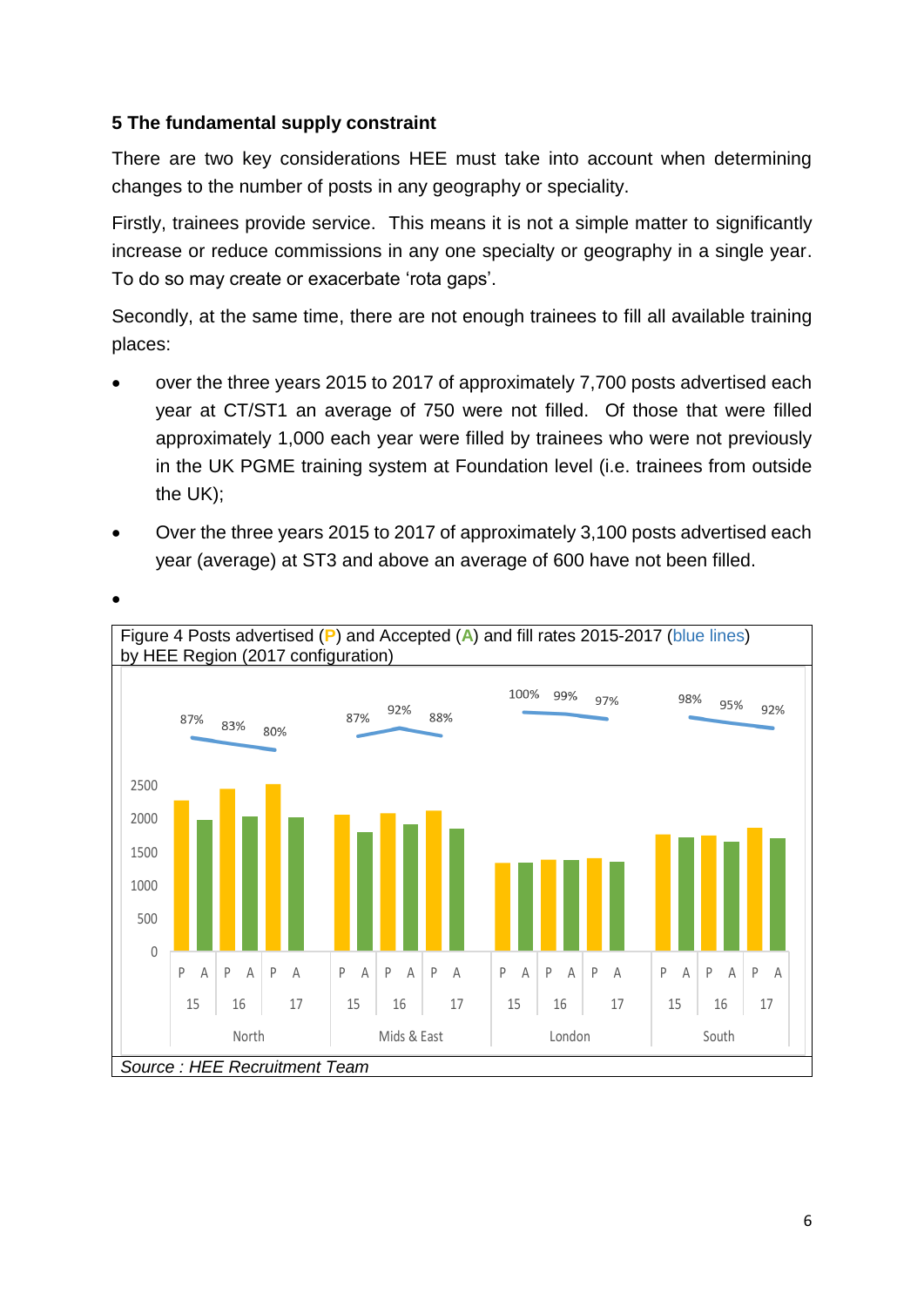While the post-Foundation PGME recruitment system is not 'closed' and the total number of applicants, including those from overseas, exceeds the total number of posts available, the number of *appointable* applicants does not. The evidence to date indicates that the explicit and successful planned expansion of *posts* in priority areas has led to unplanned contraction of *trainees* in other areas (see figure 5 and appendix A).

![](_page_6_Figure_1.jpeg)

Initial 'Round 1' recruitment data (March 2018) indicates recruitment levels have recovered compared to the same point in 2017 (figure 6), with 425 more acceptances than at the same point last year. Further data will be available later in the planning round.

Even if the observed recovery in recruitment numbers is confirmed by the final Round 1 data, HEE never-the-less anticipates there will still be training posts unfilled in 2018 and beyond. At this stage we cannot be certain what has fuelled this recovery, or whether it can be sustained. Therefore, in the 2018 round explicit targeted plans for expansion in given specialties will need to be accompanied by explicit targeted plans for ameliorating contraction in other specialties. Options include targeted decommissioning (geography and programme), targeted interventions to 'freeze' recruitment above a given level (geography and programme), and targeted international recruitment to fill training posts.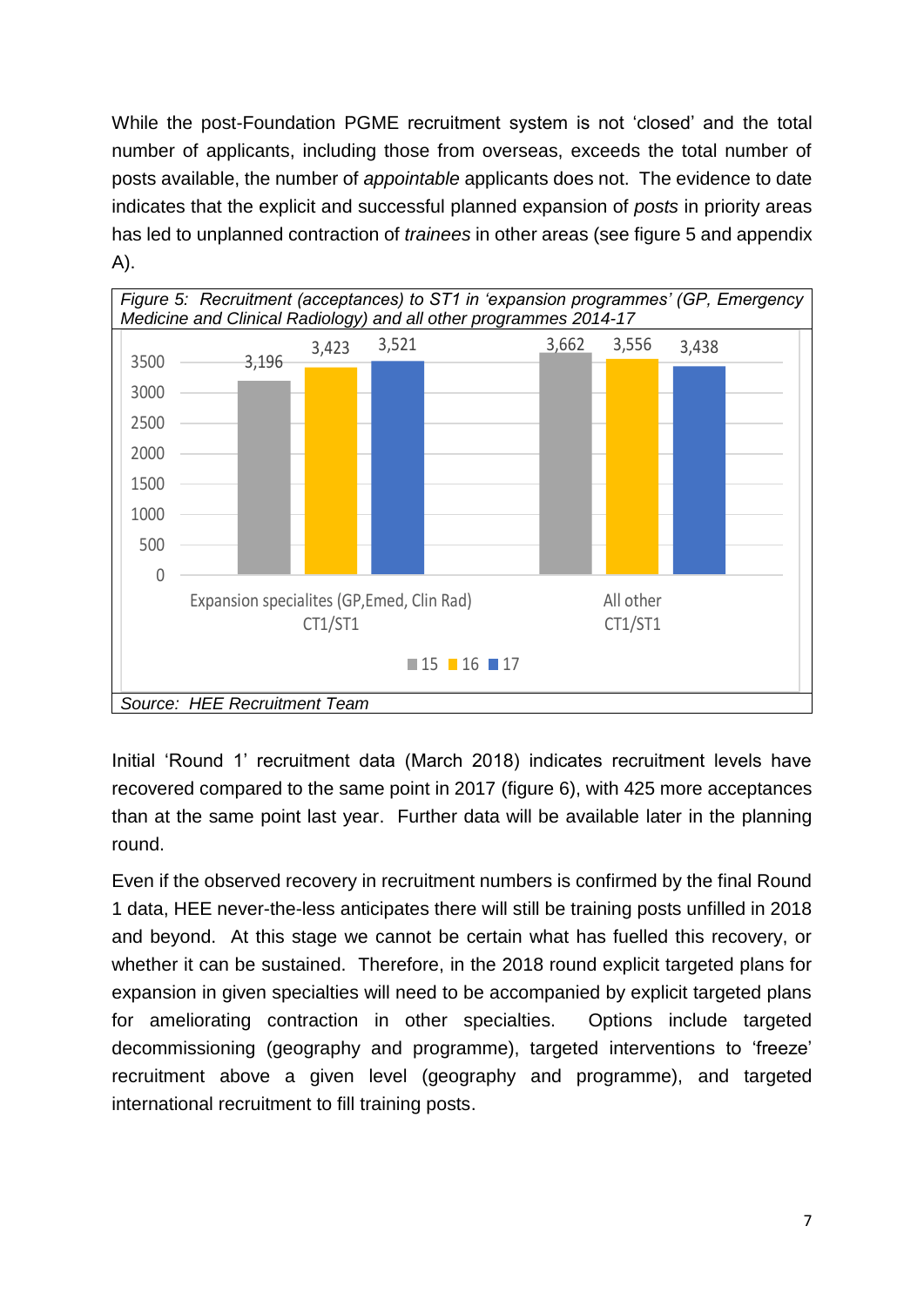![](_page_7_Figure_0.jpeg)

In the longer term as new graduates from the expansion in medical undergraduates emerge from Foundation training (i.e. from 2025 onwards) the fundamental supply constraint will ease unless training expands markedly. Until that time local, regional and national investment plans which entail changes to the current number of posts in any specialty will need to be accompanied by responses to the key tests overleaf (figure 7).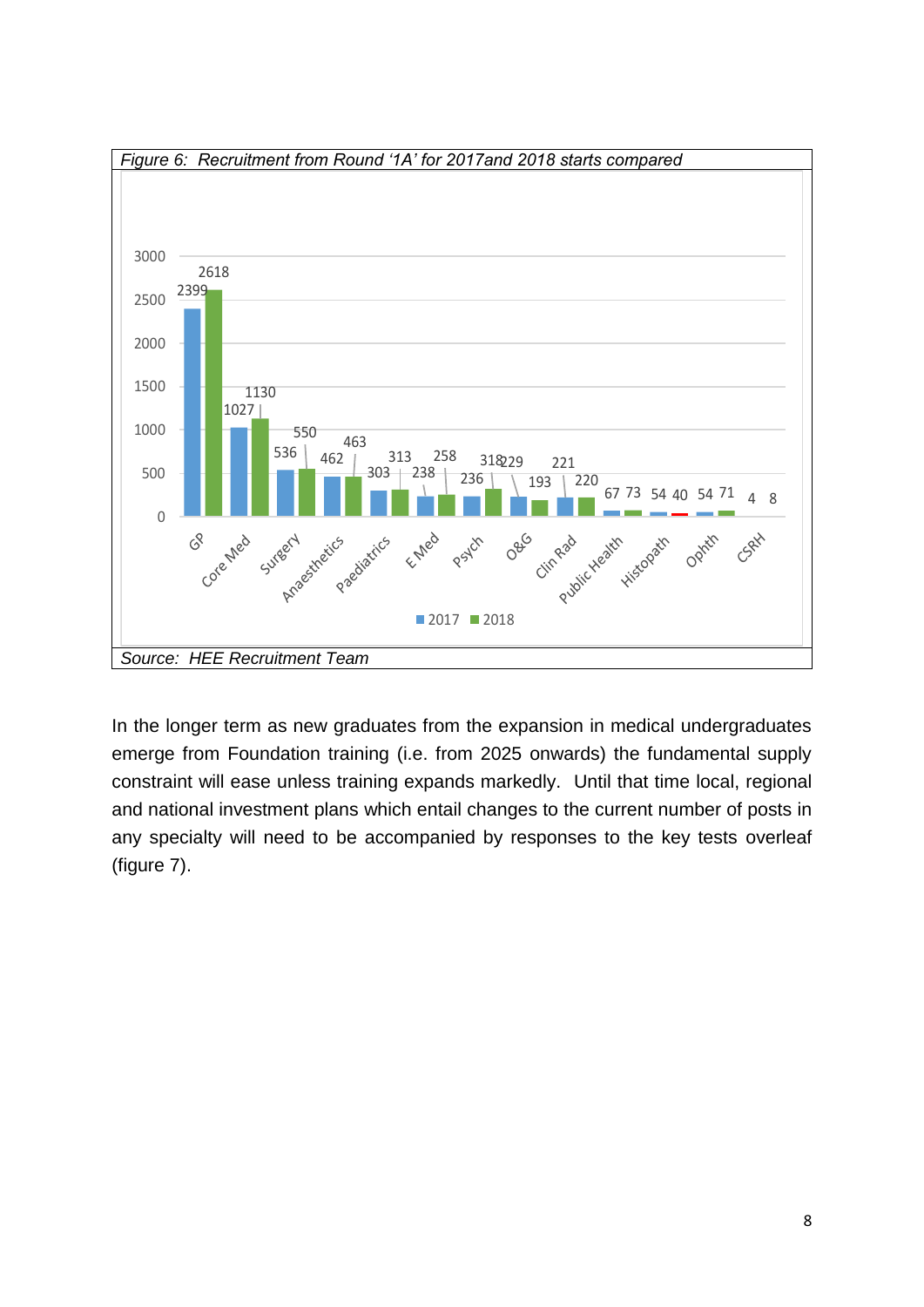Figure 7: the key tests

|                | Proposals to expand the number of posts                                            |
|----------------|------------------------------------------------------------------------------------|
|                |                                                                                    |
| $\mathcal{I}$  | What is the rationale for the proposed change and how has this been                |
|                | prompted? (National policy, HEE locally, employers / STP)                          |
| 2              | Has the system (i.e. nationally or locally) as a whole signalled an agreed level   |
|                | of demand for future medical specialist staff, taking into account the extent to   |
|                | which measures to manage and reduce demand are likely to prove successful?         |
| 3              | Has the system as a whole signalled a strong likelihood that CCT holder posts      |
|                | required as a result of the demand assessment above will be funded and             |
|                | available?                                                                         |
| 4              | Is there clear evidence that this level of demand will not be met through          |
|                | changes in supply that can be reasonably expected?                                 |
| 5              | If there is clear evidence that projected supply will not meet the demand agreed   |
|                | across the system, is there clear evidence that approaches other than              |
|                | increasing the number of training posts will not lead to a sufficient increase in  |
|                | available supply? That is, is there more that can be done to:                      |
|                | Reduce attrition from training;<br>$\bullet$                                       |
|                | Increase transition from training to the workforce;<br>$\bullet$                   |
|                | Improve workforce retention;<br>$\bullet$                                          |
|                | Incentivise increasing workforce participation in direct patient care<br>$\bullet$ |
|                | activities;                                                                        |
|                | Direct recruitment into specialist roles from non-UK sources;<br>$\bullet$         |
|                | Free up trainee and specialist time through multi-disciplinary<br>$\bullet$        |
|                | approaches to care delivery.                                                       |
| 6              | Is there a reasonable expectation that new training posts will fill?               |
| $\overline{7}$ | Is there the capacity to expand training, fulfil the curriculum without detriment  |
|                | to other trainees and maintain the quality of education and training?              |
| 8              | Are there potential consequences from increasing training opportunities in the     |
|                | given specialty that will detract from the wider strategic agenda and if so have   |
|                | these consequences been accepted by the system?                                    |
|                | Proposals to reduce the number of posts                                            |
| 1              | Has the system described a plausible supply projection?                            |
| $\overline{c}$ | Does the system agree that projected future new CTT holder supply is unlikely      |
|                | to be warranted and unlikely to be employed/effectively deployed?                  |
| 3              | Has the system considered the impact on service of removal of training posts,      |
|                | and described a plan to mitigate such impact?                                      |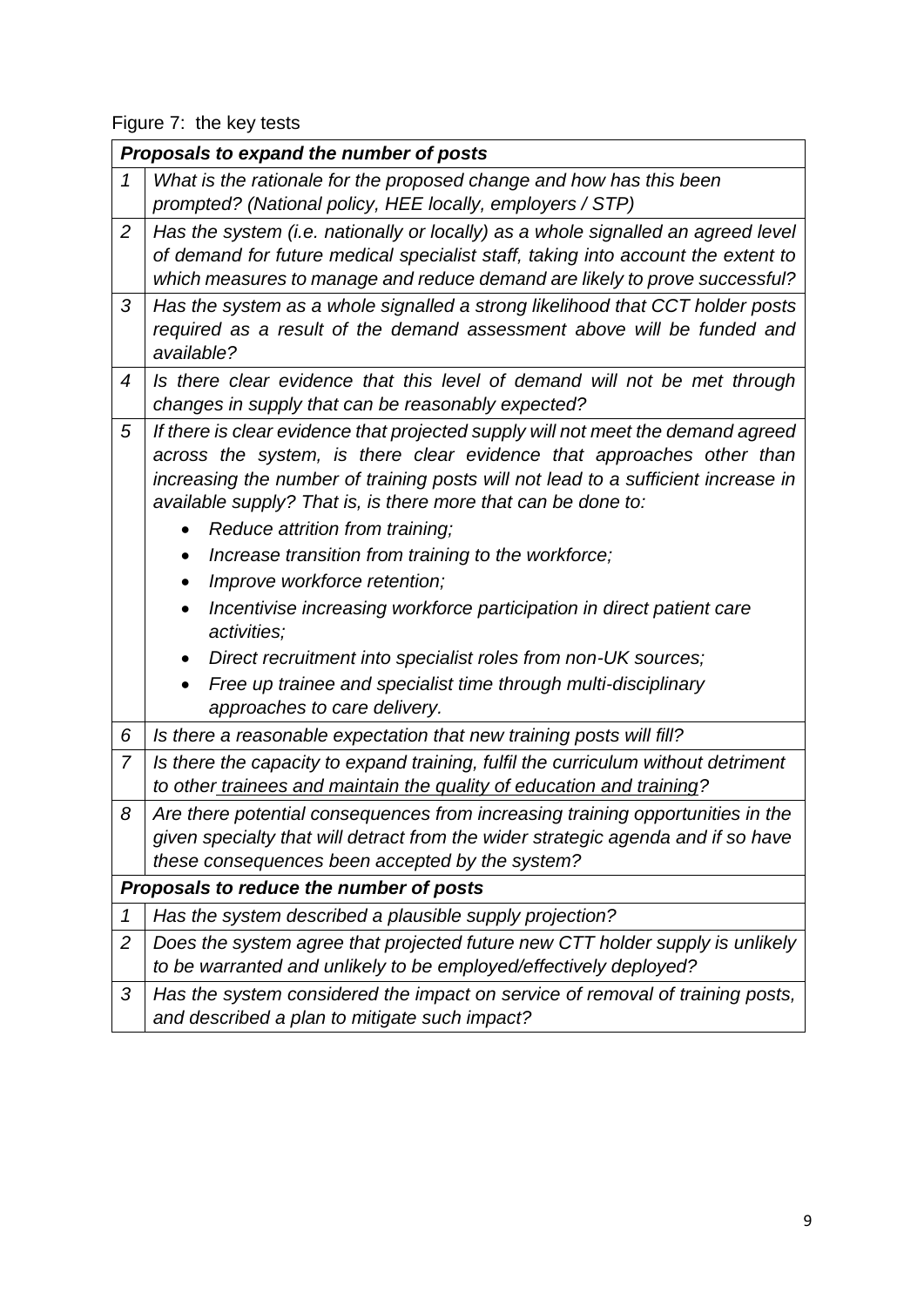#### **6 Supporting material**

#### **Supply**

To support local processes, the central analytics function will develop **supply-side** data packs for the specialties most closely associated with the five main NHS priority programmes, for the two largest other specialties, and for several others. All packs will be shared nationally with external stakeholders<sup>5</sup> over the course of the planning round.

Note that for **Clinical Radiology** and **Emergency Medicine** (and also GP recruitment) policy has already been set. No changes to commissions are envisaged in 2018 in these specialties.

In **Psychiatry** the underlying issue is not the number of posts but the extent to which posts are filled. Therefore, it is not anticipated that the number of psychiatry posts will change materially, although there may be specific changes in particular geographies and individual specialties.

#### Demand

 $\overline{a}$ 

The Directorate of Workforce Planning and Intelligence has developed a 'prototype' tool which provides a high level 'baseline' assessment of aggregate (not specialty level) demand, were activity to change in line with population (essentially a baseline minimum level of increase which takes no account of other factors or interventions which may accelerate or reduce demand). The tool, designed to stimulate discussion, is available via Regional Associate Directors of WP&I.

This work will be developed further, in collaboration with system partners, to drill down to service/specialty level in the year ahead. However, there will not be a comprehensive suite of demand analysis available for all specialities under review ahead of the submission of 2018 plans for 2019 recruitment.

Therefore, any decisions to change commissions will be based on Regional assessments taking into account supply-side projections, LWAB input and the key tests.

<sup>5</sup> NHSI, NHSE, Public Health England, Health Education Wales, NHS Education for Scotland, Northern Ireland Medical and Dental Training Agency, Royal Colleges, Specialty Advisory Committees, the Academy of Medical Royal Colleges, COPMED, the GMC, and the BMA.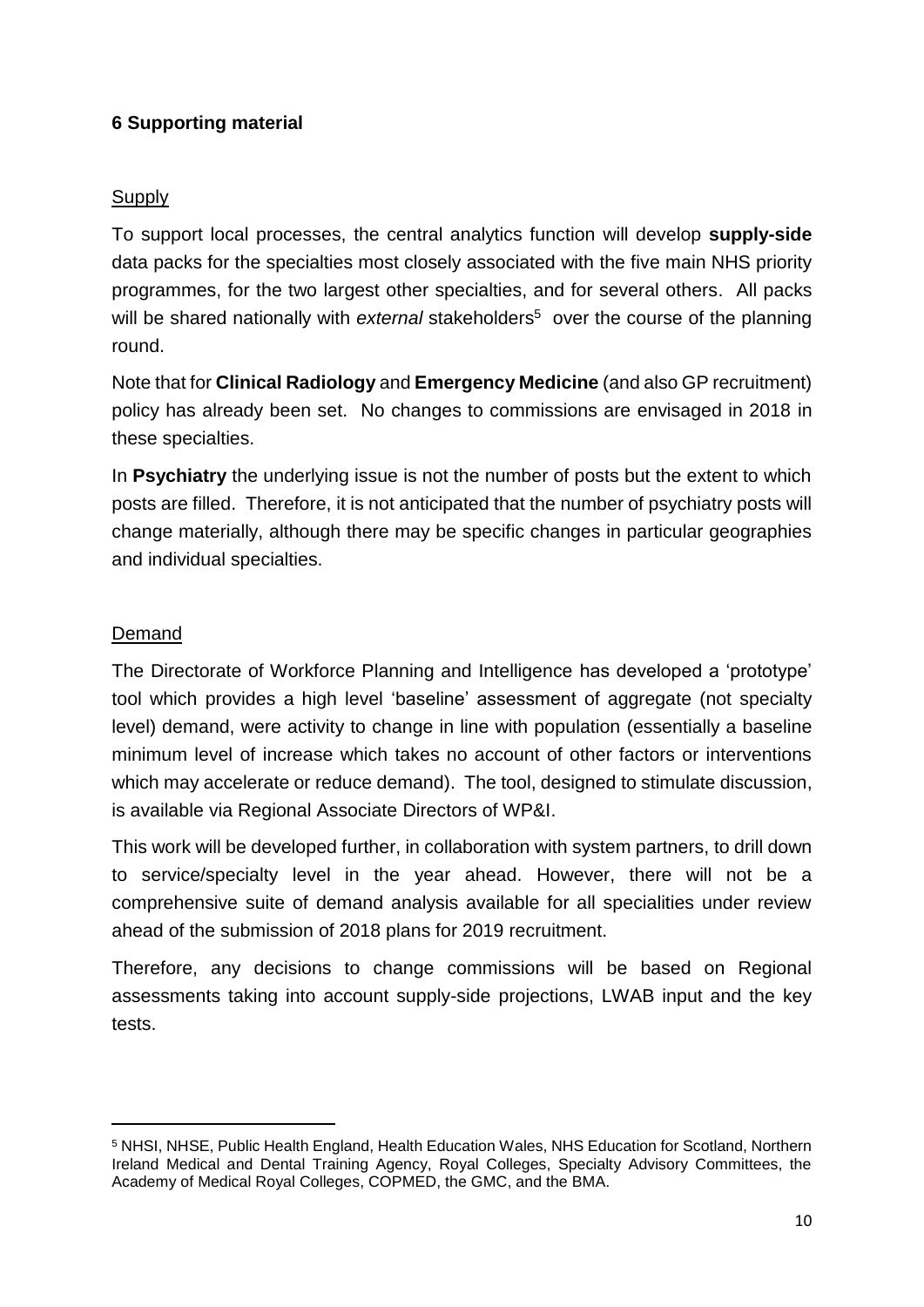*Figure 8: Specialties for review in 2018*

*Specialties aligned to the 'Big 5' NHS priority programmes.* 

|                                          | Link to programme    |
|------------------------------------------|----------------------|
| Histopathology                           | Cancer               |
| <b>Palliative Medicine</b>               | Cancer               |
| Gastroenterology                         | Cancer               |
| Haematology                              | Cancer               |
| <b>Obstetrics &amp; Gynaecology</b>      | Maternity            |
| Clinical & Medical Oncology <sup>6</sup> | Cancer               |
| Psychiatry                               | <b>Mental Health</b> |
| Emergency medicine <sup>7</sup>          | <b>UEC</b>           |
| <b>Clinical Radiology</b>                | Cancer               |

*Other specialities to be reviewed*

| Anaesthetics             |
|--------------------------|
| Neurosurgery             |
| Cardiothoracic surgery   |
| Paediatrics <sup>8</sup> |

**.** 

Initial packs have been distributed for some of the above. These will all be refreshed and distributed in July.

<sup>&</sup>lt;sup>6</sup> Medical oncology CCT holders are frequently coded to clinical oncology services in ESR and vice versa. Hence the supply analyses bring the two together.

 $7$  Due to a range of coding, definitional and data issues within the INTREPID data set HEE is as yet unable to quantify the proportion who 'ran through' from ST3to ST4. Until we have reliable estimates the CCT holder supply projections are very broad and have limited credibility. John Thompson from the TIS team is exploring further.]

<sup>&</sup>lt;sup>8</sup> Paediatrics is a special case in Paediatric CCT holders re frequently coded to other specialist area in ESR (such as Emergency Medicine) hence the process for developing projections is 'non-standard' and requires additional analysis.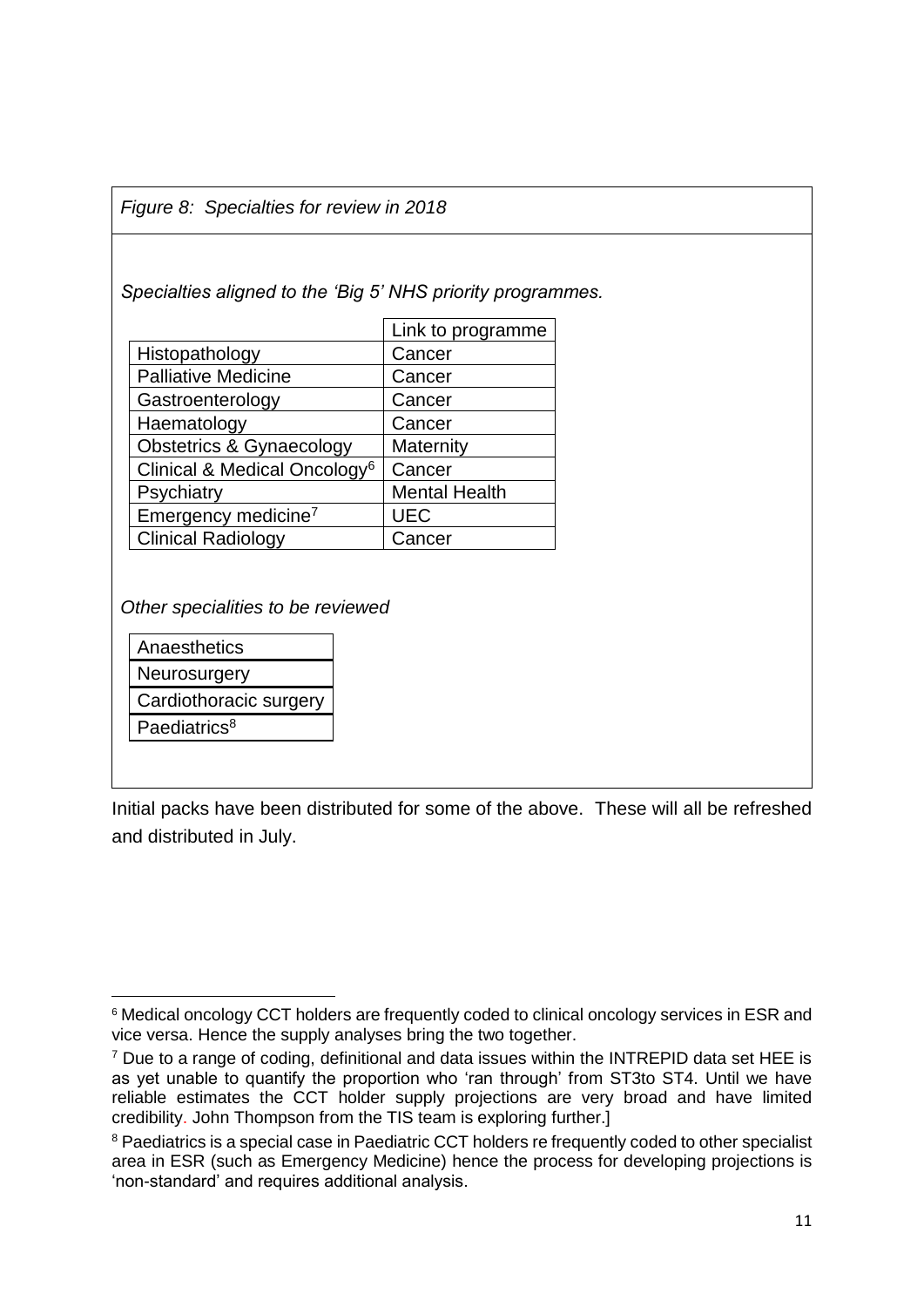#### **7 Resourcing, process and timetable**

The medical planning round will be supported centrally by a very small team:

| Kate<br><b>Roberts</b> | Planning Function PMO (0.2 wte full year)                                         |
|------------------------|-----------------------------------------------------------------------------------|
| John Stock             | Head of Medical Workforce Planning and Workforce Analysis (0.4)<br>wte full year) |
| Tom<br>Clayton         | Central team workforce planner (0.4 wte full year)                                |
| Gabriel<br>Harry       | Central team workforce analyst (0.6 wte full year)                                |

Central team Deputy Heads (National Programme Planning leads for the five NHS priority programmes) will lead national stakeholder engagement for specialties aligned with priority programmes.

#### The central team will

- $\triangleright$  Prepare standard data packs
- ➢ Coordinate the overall process
- $\triangleright$  Coordinate engagement with national external stakeholders
- ➢ Manage the on-line submission from local teams of investment plan data

#### Regions will:

- ➢ Nominate a single point of contact in each Region (or local team) to act as an Investment Plan (IP) Lead to liaise with the central team on process issues. In the past we have found this system works well when the IP leads have a sound understanding of both medical workforce issues and planning processes. Fortnightly calls will be established from early June onwards and cancelled if not required;
- ➢ Manage local engagement processes;
- $\triangleright$  Submit investment plans for each constituent office, signed off by the Regional Director, incorporating narrative in respect of the key tests where changes are proposed.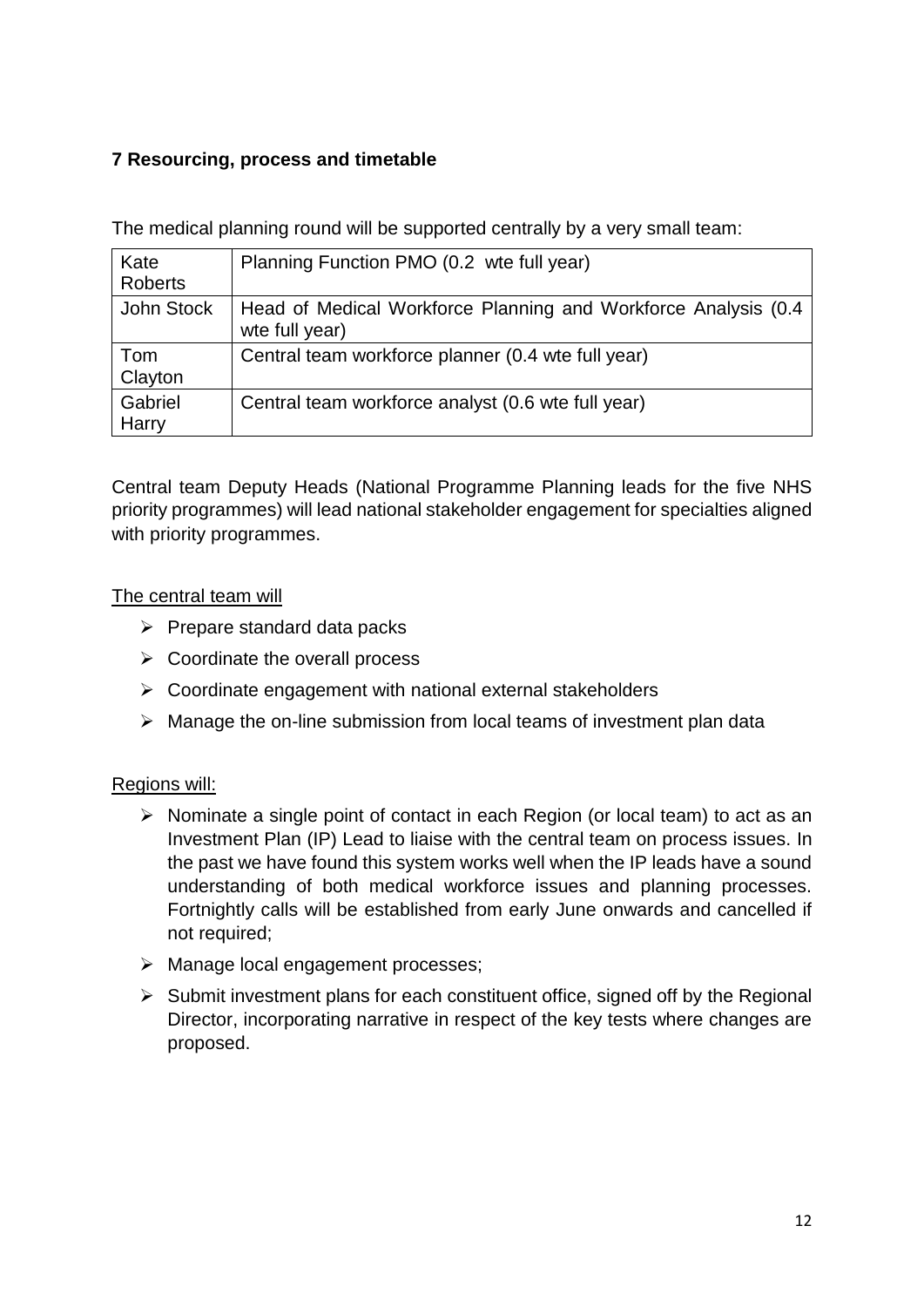#### Finance and Planning data collections

The Directorates of WP&I and Finance have discussed the requirements for the data collection for the PGME medical planning round and those for the maintenance of the medium to long term financial model.

The requirements for the latter are more granular in some respects (the model needs data on grade) and less granular in others (the model does not distinguish between specialties to the same extent). Therefore, merging the two collections into a single collection would ultimately prove less efficient and less effective than maintaining the two separately, particularly as in principle TIS will, in time, deliver the requirements of the Finance team, while the Planning function will need to collect prospective planning data for as long as HEE has a role in workforce planning and commissioning.

It has been agreed that, in so far as possible, 'temporal' separation of the two collections will be used to relieve some of the burden on local teams. The Commissioning Plan data collection (via an on-line pro-forma) will go live in July and 'cuts' will be taken Friday 28 September and Wednesday 31 October, at which point the process will close.

The finance team will be sensitive to this timescale but may still need to make contact with PG colleagues in the time period Sept to Oct.

#### **6 Investment Plan Leads Group**

The main forum for internal HEE communication throughout the process will be a monthly PGME Investment Plan Leads meeting (via Skype) to:

- $\triangleright$  Share updates on key national issues arising:
- $\triangleright$  Share updates on key local issues arising;
- $\triangleright$  Escalate issues and questions;
- ➢ Agree an update communication to the HEE Director of Workforce Planning and Intelligence.

The group membership is set out in figure 9.

This represents a considerable commitment of senior resource and there is some potential duplication.

Regional Offices and Deans may wish to consolidate and rationalise their representation.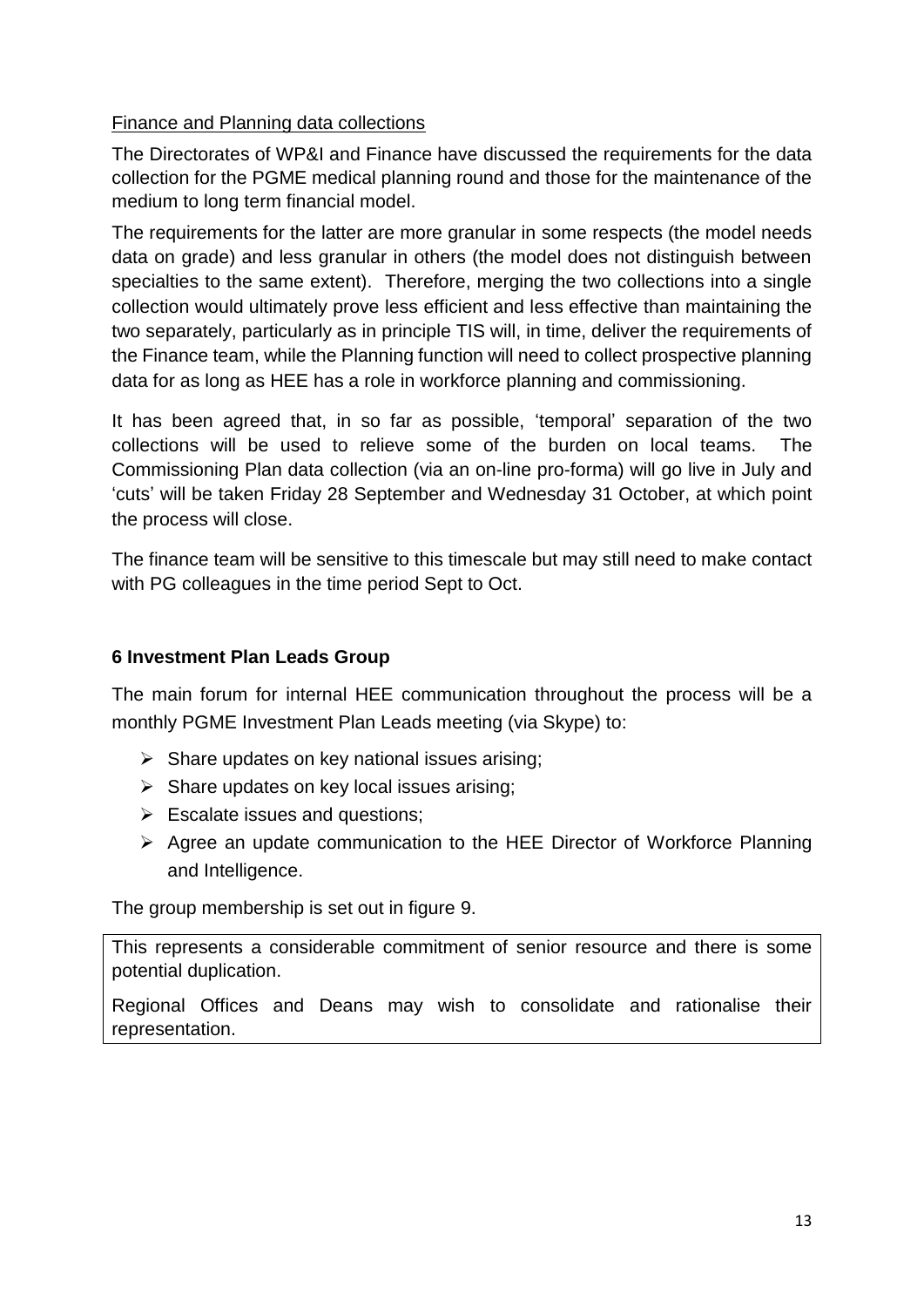## **Figure 9 : Investment Plan Leads Group**

| david.wilkinson@hee.nhs.uk;    | Dean                                         | EMed, Clin & Med Onc. Histopath,               |
|--------------------------------|----------------------------------------------|------------------------------------------------|
| Graeme.Dewhurst@hee.nhs.uk;    | Dean                                         | <b>Palliative Medicine</b>                     |
| Helen.Barrett@hee.nhs.uk;      | Dean                                         | Communications team                            |
| Jane.Mamelok@hee.nhs.uk;       | Dean                                         | Psychiatry                                     |
| Julia.Whiteman@hee.nhs.uk;     | Dean                                         | <b>Clinical Radiology and Gastroenterology</b> |
| Martin.Beaman@hee.nhs.uk;      | Dean                                         | Haematology                                    |
| Peter.Hockey@hee.nhs.uk;       | Dean                                         | <b>CT Surgery</b>                              |
| sanjiv.ahluwalia@hee.nhs.uk;   | Dean                                         | Paediatrics                                    |
| lan.Wheeler@hee.nhs.uk;        | Deputy Head of Workforce Planning            | Cancer and Primary Care Programmes             |
| Maryna.Popova@hee.nhs.uk;      | Deputy Head of Workforce Planning            | Mental Health and UEC programmes               |
| Thomas.Speller@hee.nhs.uk;     | Deputy Head of Workforce Planning            | Maternity programme                            |
| Sheona.MacLeod@hee.nhs.uk;     | Deputy Medical Director for Education Reform | <b>DEQ SLT</b>                                 |
| Helen.Friedrichsen@hee.nhs.uk; | Finance Manager                              | <b>Finance Directorate</b>                     |
| Sam.Illingworth@hee.nhs.uk;    | Head of Commissioning for Quality and Safety | Quality                                        |
| jonathan.howes@hee.nhs.uk;     | <b>Head of Medical Recruitment</b>           | Recruitment team                               |
| john.stock@hee.nhs.uk;         | Head of Workforce Analysis                   | P&I                                            |
| andrew.milner@hee.nhs.uk;      | Medical Education Reform Programme Lead      | <b>MERP Programme</b>                          |
| tom.clayton@hee.nhs.uk;        | National Workforce Planner                   | P&I                                            |
| Kate.Roberts@hee.nhs.uk;       | <b>PMO</b>                                   | P&I                                            |
| Andrew.Matthewman@hee.nhs.uk;  | Policy Lead                                  | DEQ Policy Team                                |
| Chris.Kent@hee.nhs.uk;         | Regional Associate Director P&I              | M&E                                            |
| Debi.Reilly@hee.nhs.uk;        | Regional Associate Director P&I              | South                                          |
| Derek.Marshall@hee.nhs.uk;     | Regional Associate Director P&I              | <b>North</b>                                   |
| Nigel.Burgess@hee.nhs.uk;      | Regional Associate Director P&I              | London                                         |
| andy.gill@hee.nhs.uk;          | <b>Strategy Lead</b>                         | Strategy team                                  |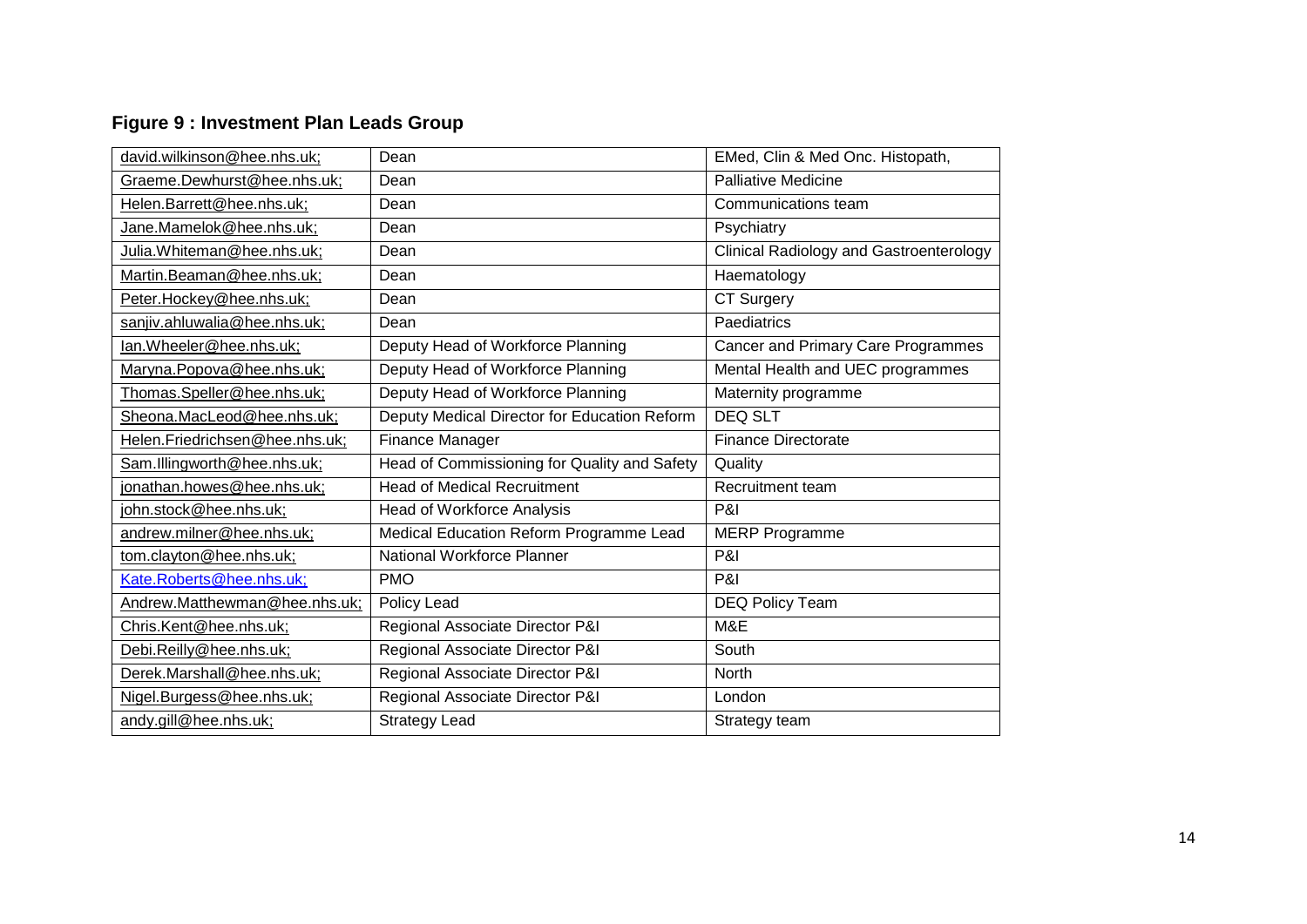#### **7 Schedule**

|                                                      | Feb | Mar | Apr | May | Jun | Jul | Aug | Sep | Oct | Nov | Dec |
|------------------------------------------------------|-----|-----|-----|-----|-----|-----|-----|-----|-----|-----|-----|
| Fortnightly IP group Skype (Kate to set up)          |     |     |     |     |     |     |     |     |     |     |     |
| Establish IP group                                   |     |     |     |     |     |     |     |     |     |     |     |
| Identify Regional IP leads (x4)                      |     |     |     |     |     |     |     |     |     |     |     |
| Exec sign off guidance                               |     |     |     |     |     |     |     |     |     |     |     |
| Final data packs issued                              |     |     |     |     |     |     |     |     |     |     |     |
| IP template on line                                  |     |     |     |     |     |     |     |     |     |     |     |
| National engagement (led by central teams)           |     |     |     |     |     |     |     |     |     |     |     |
| Regional engagement (Led by Regional teams)          |     |     |     |     |     |     |     |     |     |     |     |
| First submission deadline                            |     |     |     |     |     |     |     |     |     |     |     |
| Progress paper to Exec Leads (Rob Smith, Wendy Reid) |     |     |     |     |     |     |     |     |     |     |     |
| Final deadline                                       |     |     |     |     |     |     |     |     |     |     |     |
| Investment Plan sign off at Exec                     |     |     |     |     |     |     |     |     |     |     |     |
| 'Publish' Investment Plan                            |     |     |     |     |     |     |     |     |     |     |     |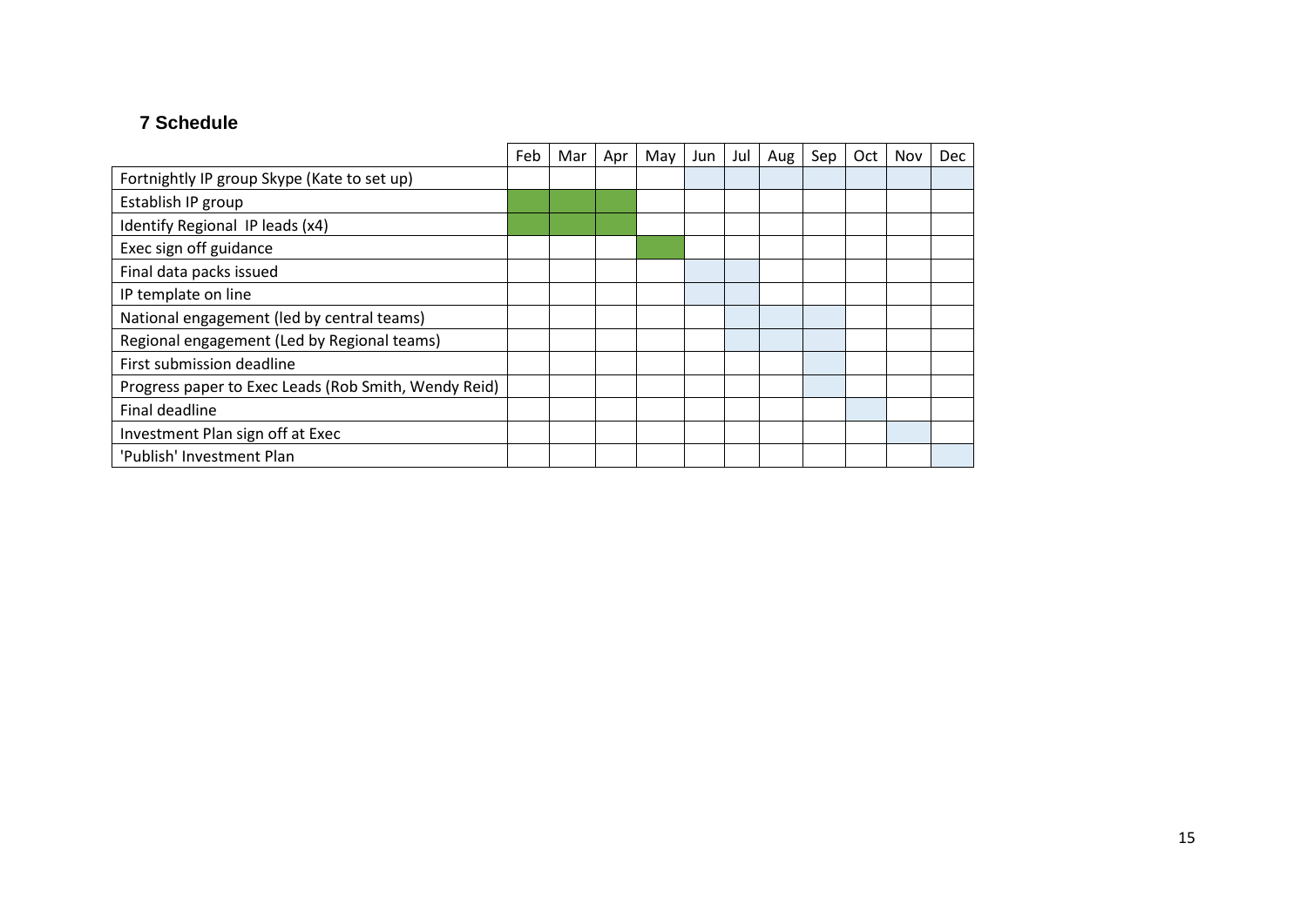#### **APPENDICES**

#### **The fundamental supply constraint and its implications**

![](_page_15_Figure_2.jpeg)

#### Analysis of trainee flow from Foundation to further training

The analysis confirms the continuation of the established trend for trainees to delay transition to further PGME training (ie core, common stem and runthrough). Of the 2012 cohort 67% of those at F2 were detected in training in the subsequent year (2013). Of the 2016 cohort the corresponding figure (detected in 2017) was 47%.

For all cohorts the rate of flow has recovered substantially by the second year, but there has been a decline in the rate of this recovery from 81% (2012 cohort) to 75% (2016 cohort). Rates in the third year post Foundation are slightly lower than those in the second year.

By the fourth year (not shown) the detection rate decreases as, by this stage, a proportion of those in core training will have completed and may be taking breaks, and some of those in GP training will have completed and moved out of training.

HEE is undertaking a comprehensive review of movement between training levels at the level of specialty in coming year.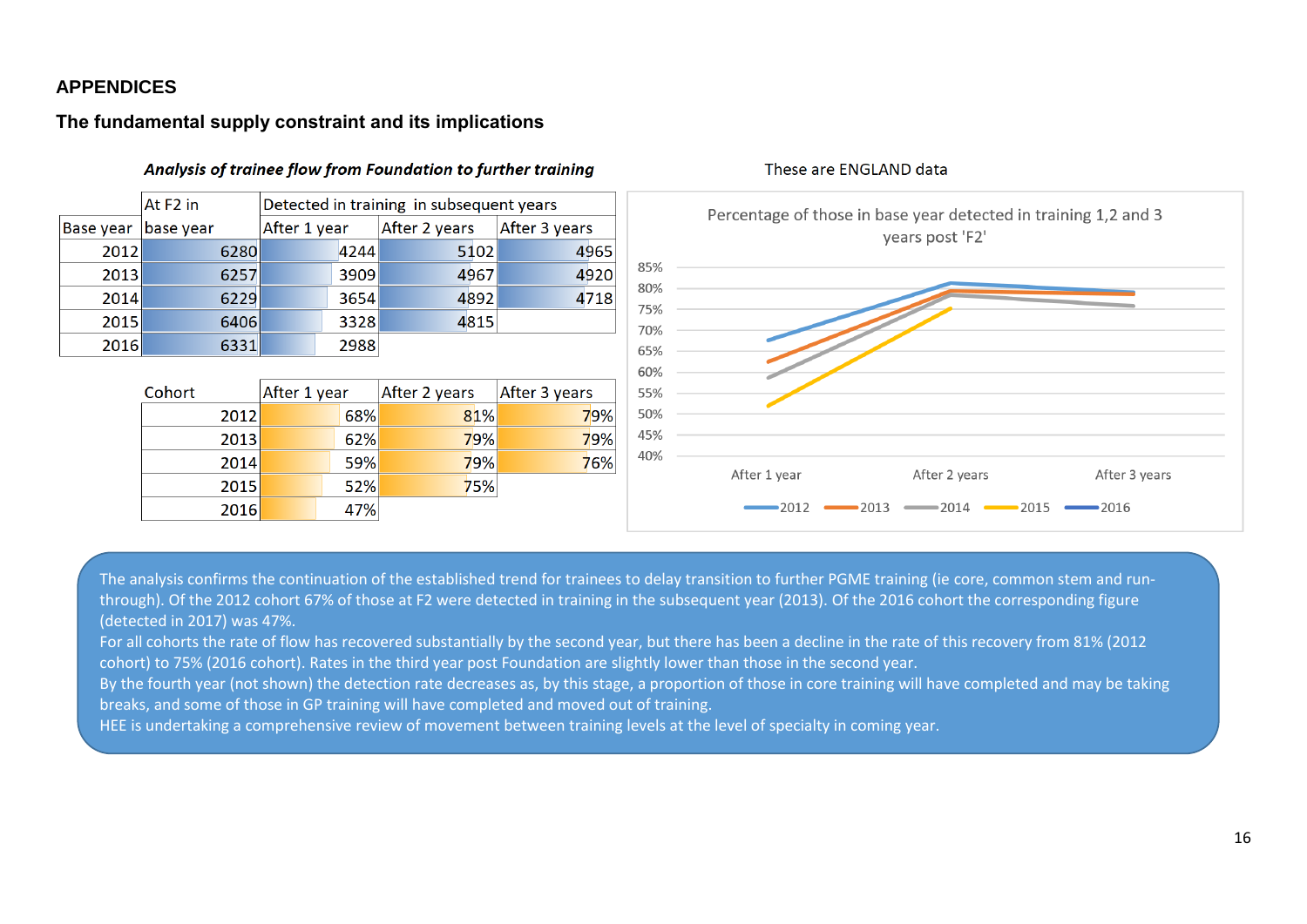![](_page_16_Picture_1.jpeg)

|                | Avertised      |          |                | Filled         |       |       | Fill tate |      |      |      |
|----------------|----------------|----------|----------------|----------------|-------|-------|-----------|------|------|------|
|                | 2015           | 2016     | 2017           | 2015           | 2016  | 2017  |           | 2015 | 2016 | 2017 |
| <b>BBT</b>     | 83             | $\Omega$ | 0              | 67             | 0     | 0     |           | 81%  |      |      |
| Core Psych     | 419            | 558      | 482            | 362            | 406   | 327   |           | 86%  | 73%  | 68%  |
| Core Ana       | 581            | 551      | 551            | 568            | 534   | 532   |           | 98%  | 97%  | 97%  |
| Core Med       | 1,368          | 1,375    | 1,423          | 1,339          | 1,305 | 1,281 |           | 98%  | 95%  | 90%  |
| Core Surgery   | 508            | 507      | 501            | 498            | 505   | 500   |           | 98%  | 100% | 100% |
| GP             | 3,120          | 3,310    | 3,568          | 2,659          | 2,895 | 3,016 |           | 85%  | 87%  | 85%  |
| <b>EMED</b>    | 327            | 321      | 308            | 325            | 316   | 279   |           | 99%  | 98%  | 91%  |
| <b>HISTO</b>   | 74             | 79       | 85             | 76             | 78    | 60    |           | 103% | 99%  | 71%  |
| CT Surg        | 6              | 5        | 8              | 6              | 5     | 6     |           | 100% | 100% | 75%  |
| <b>OMFS</b>    | 5              | 3        | $\overline{7}$ | 5              | 3     | 7     |           | 100% | 100% | 100% |
| <b>NSURG</b>   | 25             | 23       | 27             | 25             | 23    | 27    |           | 100% | 100% | 100% |
| <b>O&amp;G</b> | 205            | 230      | 238            | 205            | 228   | 237   |           | 100% | 99%  | 100% |
| Clin Rad       | 212            | 212      | 226            | 212            | 212   | 226   |           | 100% | 100% | 100% |
| Paeds          | 373            | 379      | 381            | 359            | 351   | 336   |           | 96%  | 93%  | 88%  |
| Ophth          | 74             | 61       | 56             | 74             | 61    | 56    |           | 100% | 100% | 100% |
| Pub Hlth       | 78             | 57       | 70             | 78             | 57    | 69    |           | 100% | 100% | 99%  |
| <b>CSRH</b>    | $\overline{2}$ | 5        | 4              | $\overline{2}$ | 5     | 4     |           | 100% | 100% | 100% |
|                | 7,460          | 7,676    | 7,935          | 6,860          | 6,984 | 6,963 |           | 92%  | 91%  | 88%  |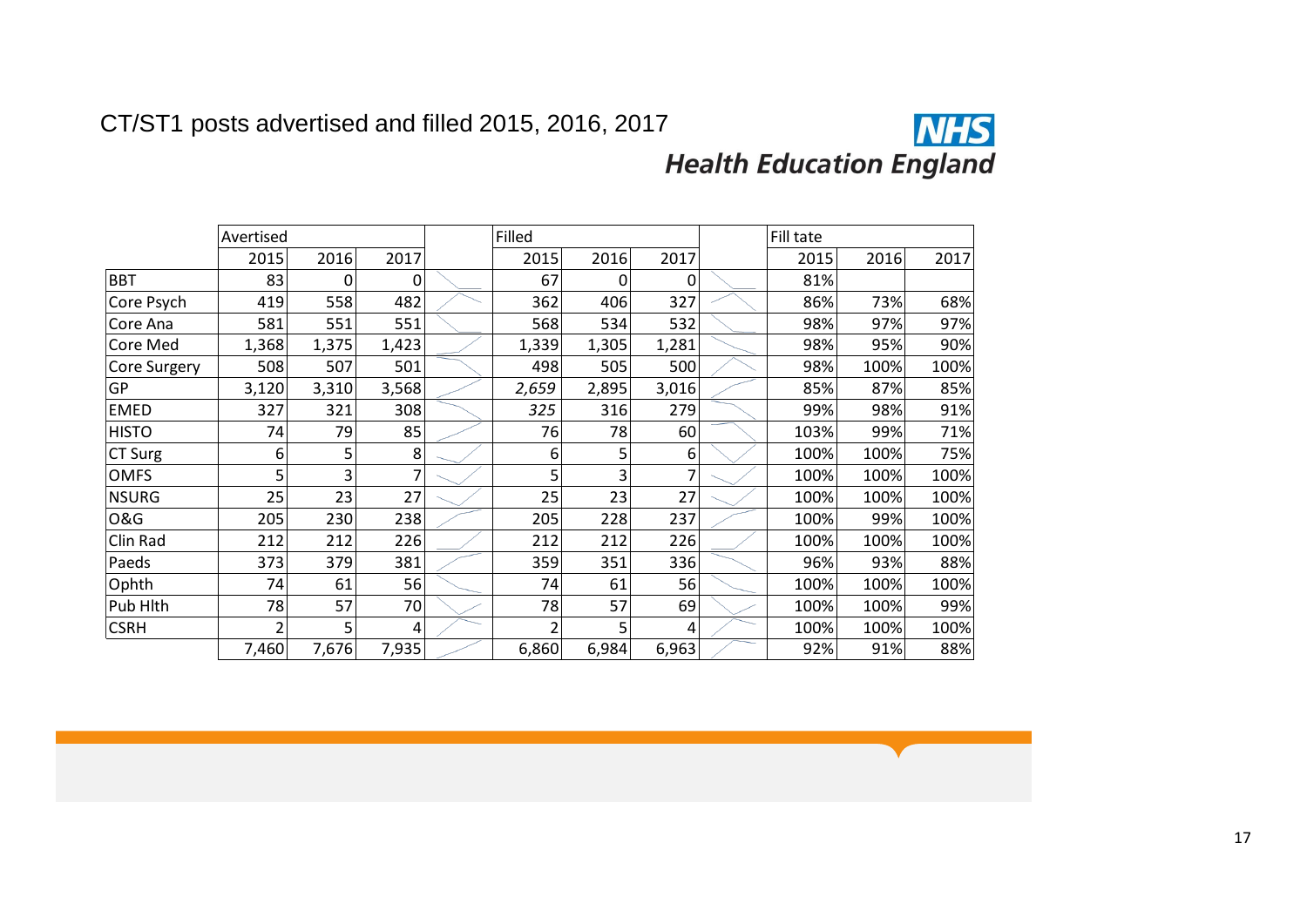![](_page_17_Figure_0.jpeg)

The successful focus on GPs has reduced the numbers entering other programmes

![](_page_17_Figure_2.jpeg)

The number of doctors entering 'specialist training' has wavered only slightly.

![](_page_17_Figure_4.jpeg)

![](_page_17_Figure_5.jpeg)

The further focus on Emergency Medicine and the highly popular Clinical Radiology has similarly reduced the numbers entering other programmes (although Emergency Medicine CT/ST1 did not itself fill in 2017)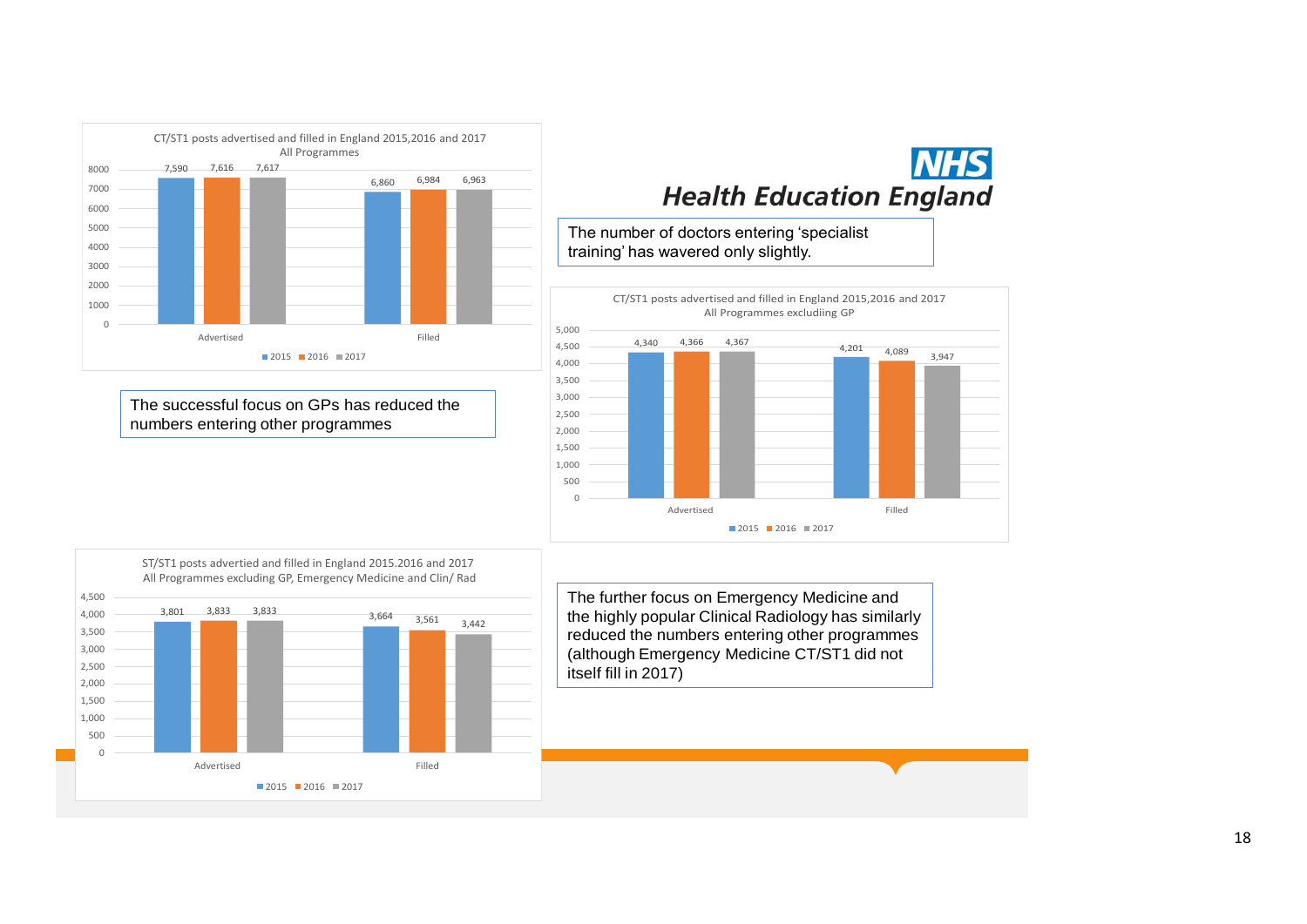![](_page_18_Figure_0.jpeg)

Lower recruitment to Core and ACCS Acute can be expected to impact on recruitment to higher specialties in the future

![](_page_18_Figure_2.jpeg)

The charts show the areas of recruitment that have been most impacted by expansion in the context of the fundamental supply constraint

![](_page_18_Figure_4.jpeg)

![](_page_18_Figure_5.jpeg)

Histopathology is a particular concern in the context of the prioritisation of cancer services.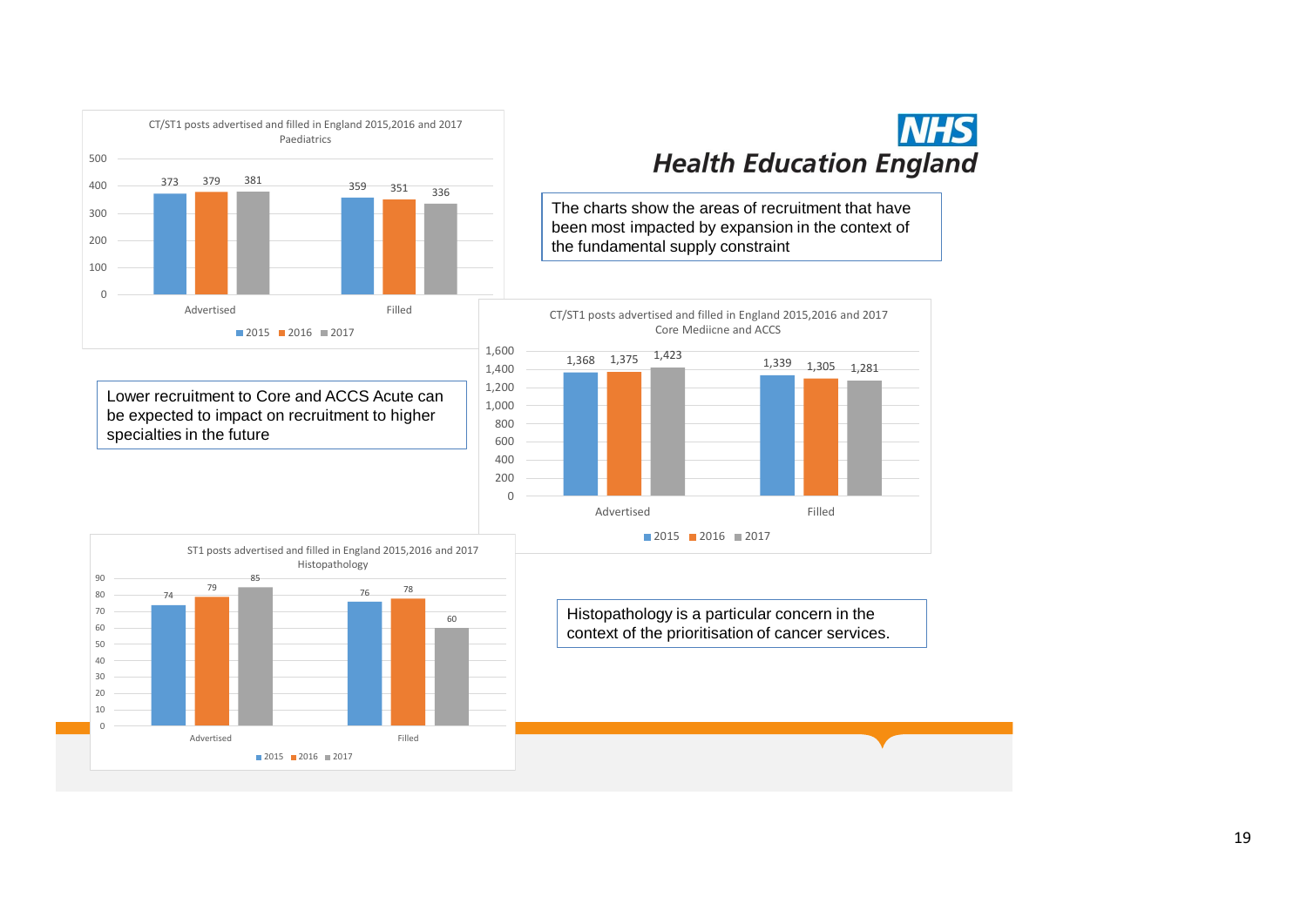![](_page_19_Figure_0.jpeg)

# **NHS**<br>Health Education England

![](_page_19_Figure_2.jpeg)

All ST3

ST4 Psychiatry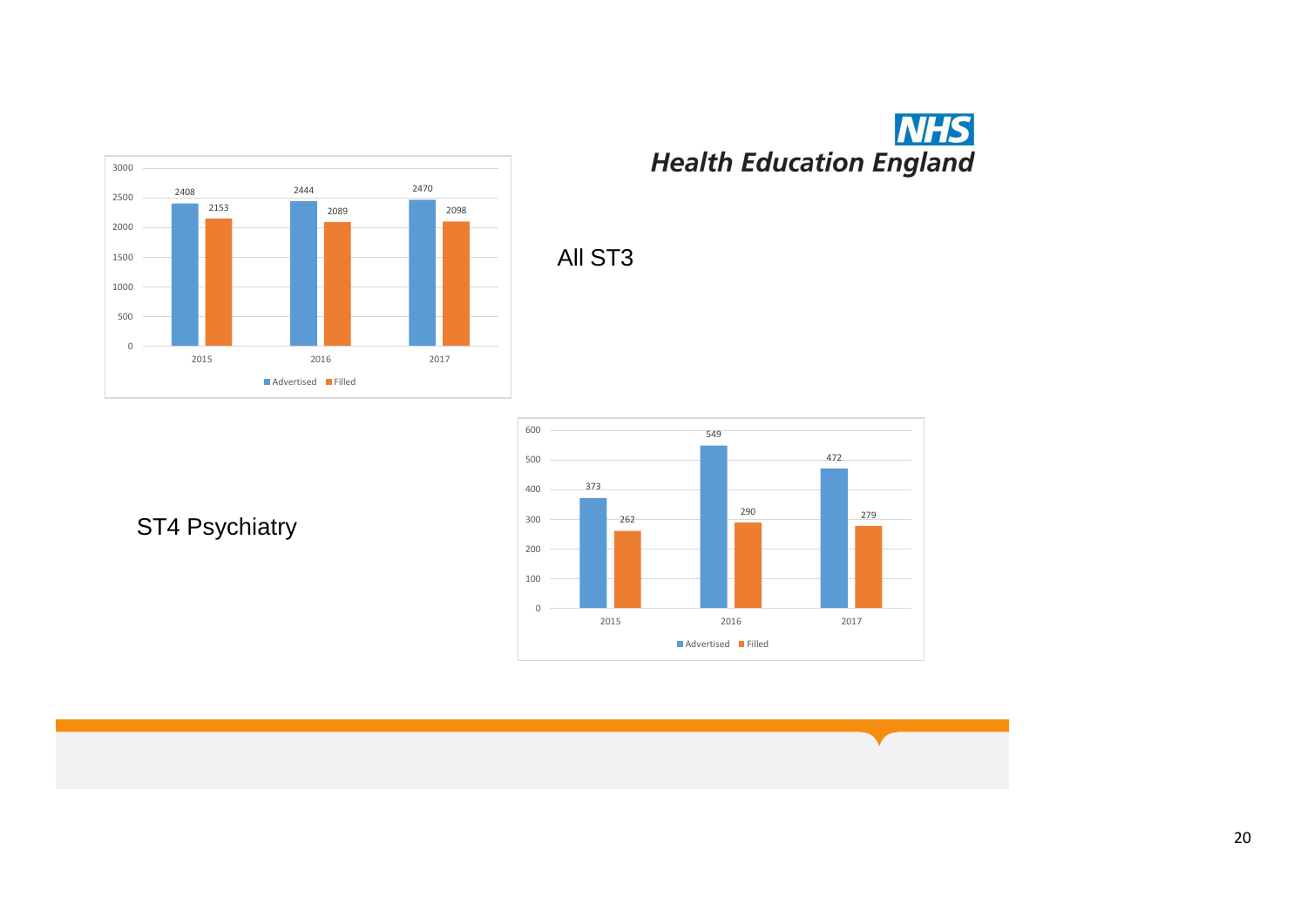![](_page_20_Figure_1.jpeg)

![](_page_20_Picture_2.jpeg)

All CT/ST1 Average 750 unfilled each year

![](_page_20_Figure_4.jpeg)

All ST3 Ave. 330 unfilled each year

![](_page_20_Figure_6.jpeg)

Psychiatry ST4 Ave 190 unfilled each year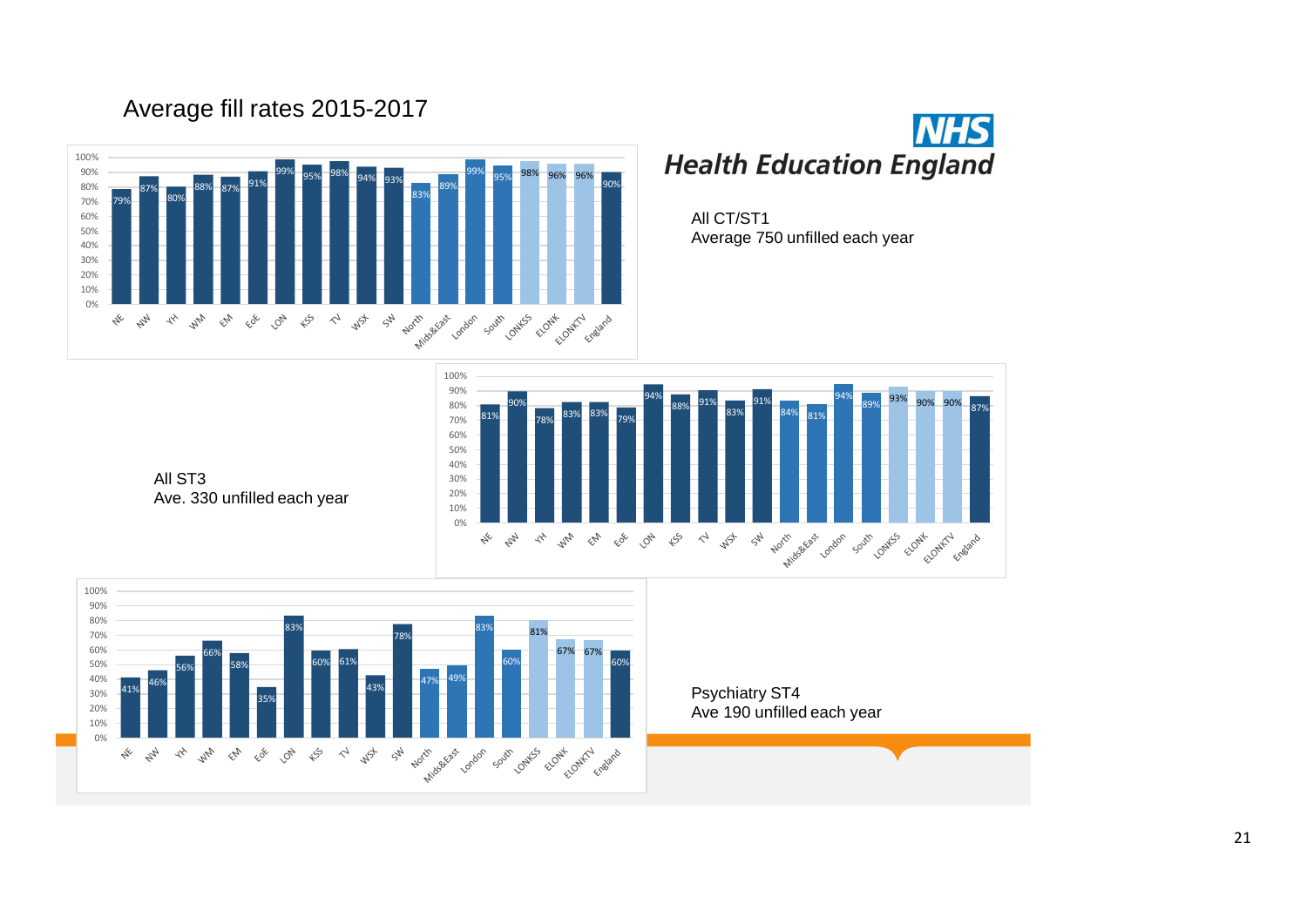![](_page_21_Figure_0.jpeg)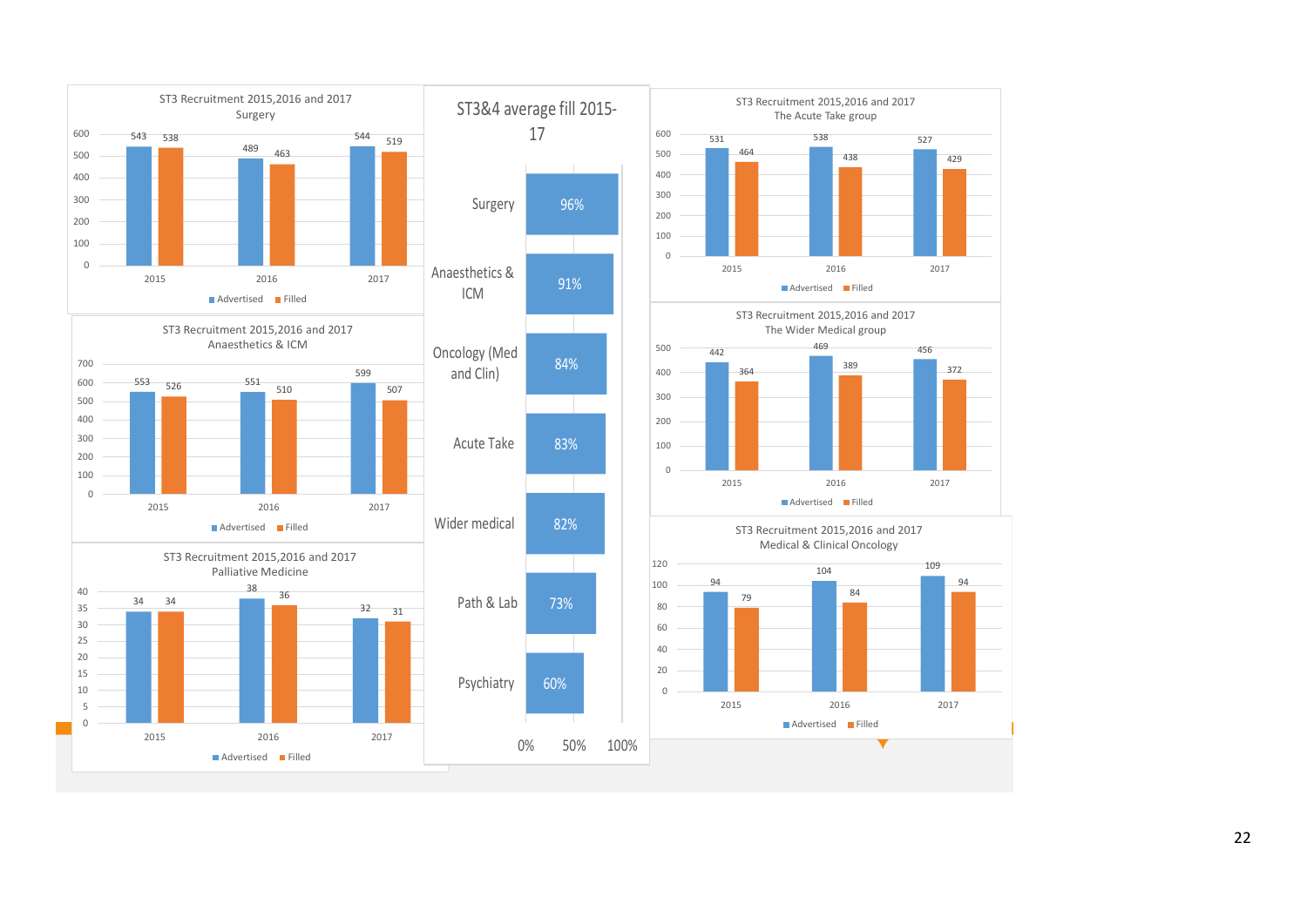![](_page_22_Figure_0.jpeg)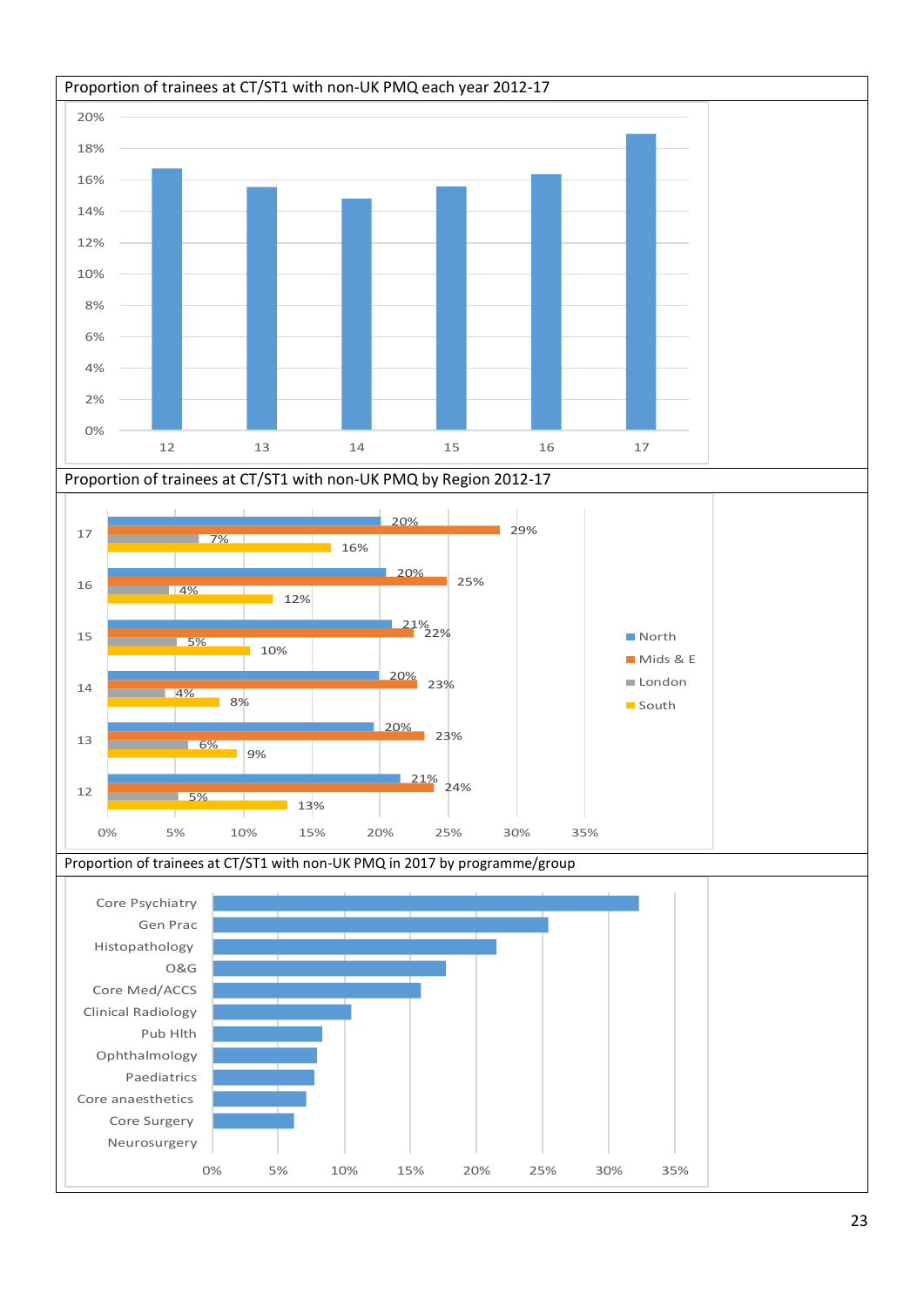![](_page_23_Figure_0.jpeg)